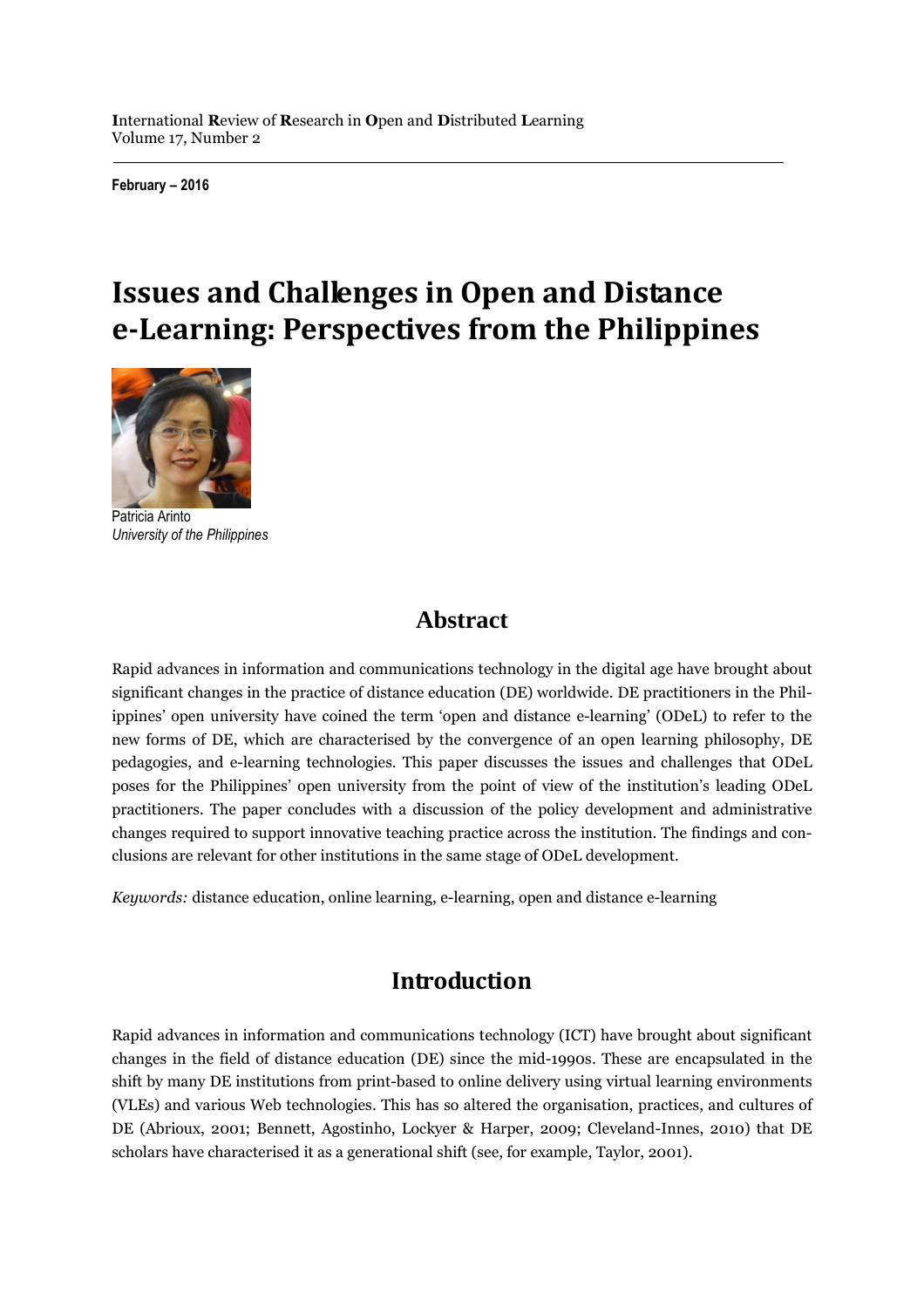At the University of the Philippines – Open University (UPOU), a single-mode DE institution in the Philippines, the term "open and distance e-learning" (ODeL) has been coined to refer to the new mode of online or Web-based DE. More specifically, ODeL refers to "forms of education provision that use contemporary technologies to enable varied combinations of synchronous and asynchronous communication among learners and educators who are physically separated from one another for part or all of the educational experience" (Alfonso, 2012, n.p.). ODeL expands the term "open and distance learning" or ODL to include use of e-learning or online learning methodologies to enable multiple forms of interaction and dialogue that can bridge the distance between teachers and learners (Anderson, 2008c; Calvert, 2005; Garrison, 2009) and provide access to a vast array of interactive and multimedia learning resources that can be used to design learning environments for learners in diverse circumstances (Bates, 2008; Haughey, Evans & Murphy, 2008; Tait, 2010). Using online portals and VLEs further enables DE institutions to support both independent learning and collaborative learning through "increasingly complex pedagogical structures" (Haughey et al., 2008, p. 15).

Indeed, 21st century DE is distinguished from older forms of DE by flexibility and adaptability of design (Garrison, 2000; Haughey et al., 2008; Tait, 2010). While industrial era DE deployed "standardised, normalised and formalised procedures for design and delivery" (Peters, as cited in Burge & Polec, 2008, p. 238), in online DE the boundary between course development and course delivery is increasingly blurred and "former course development roles . . . are being deconstructed and reinvented" (Abrioux, 2001, p. 1) as the role of teachers in the design of pedagogically effective learning environments receives renewed emphasis (Anderson, 2008c; Bennett et al., 2009). Moreover, DE course designs are increasingly "resource-based" (Calvert, 2005; Naidu, 2007), and in some cases, "online discussion-based" (Jara & Fitri, 2007), with course contents that are "more fluid and dynamic" because they are created during synchronous and asynchronous online collaborative activities (Mason, 1998).

These pedagogical changes in DE underscore the fact that online technologies are not neutral: they are like "a 'trojan mouse' that teachers let into their practice without realizing that it will require them to rethink not just how they use particular hardware or software, but all of what they do" (Sharpe & Oliver, 2007, p. 49). Furthermore, pedagogical change is complex and often challenging not only for individual teachers but also for the DE institution as a whole. As Abrioux (2001) has noted, the enhancement of "old models of distance education by taking advantage of the e-learning environment" is just as challenging as the adoption of online learning by conventional institutions because "the [very same] institutional infrastructures and learning/teaching support functions… which, in the past, complemented the individual academic's expertise and served to create a comprehensive high quality learning environment for distance learners" (p. 1) might also now constrain innovative practice by distance educators.<sup>1</sup>

This paper discusses key issues and challenges in ODeL implementation as experienced and perceived by 10 academics at UPOU, and their implications for institutional policy and practice. UPOU exemplifies Abrioux's (2006b) "university within a university" model, an institutional arrangement designed

<sup>1</sup> The "constraining infrastructure" includes "capital investments such as printing presses, television and radio production, course material warehouses, and various administrative and computing systems" and "institutional investments in human resources . . . and labor relations structures" (Abrioux, 2001, p. 1).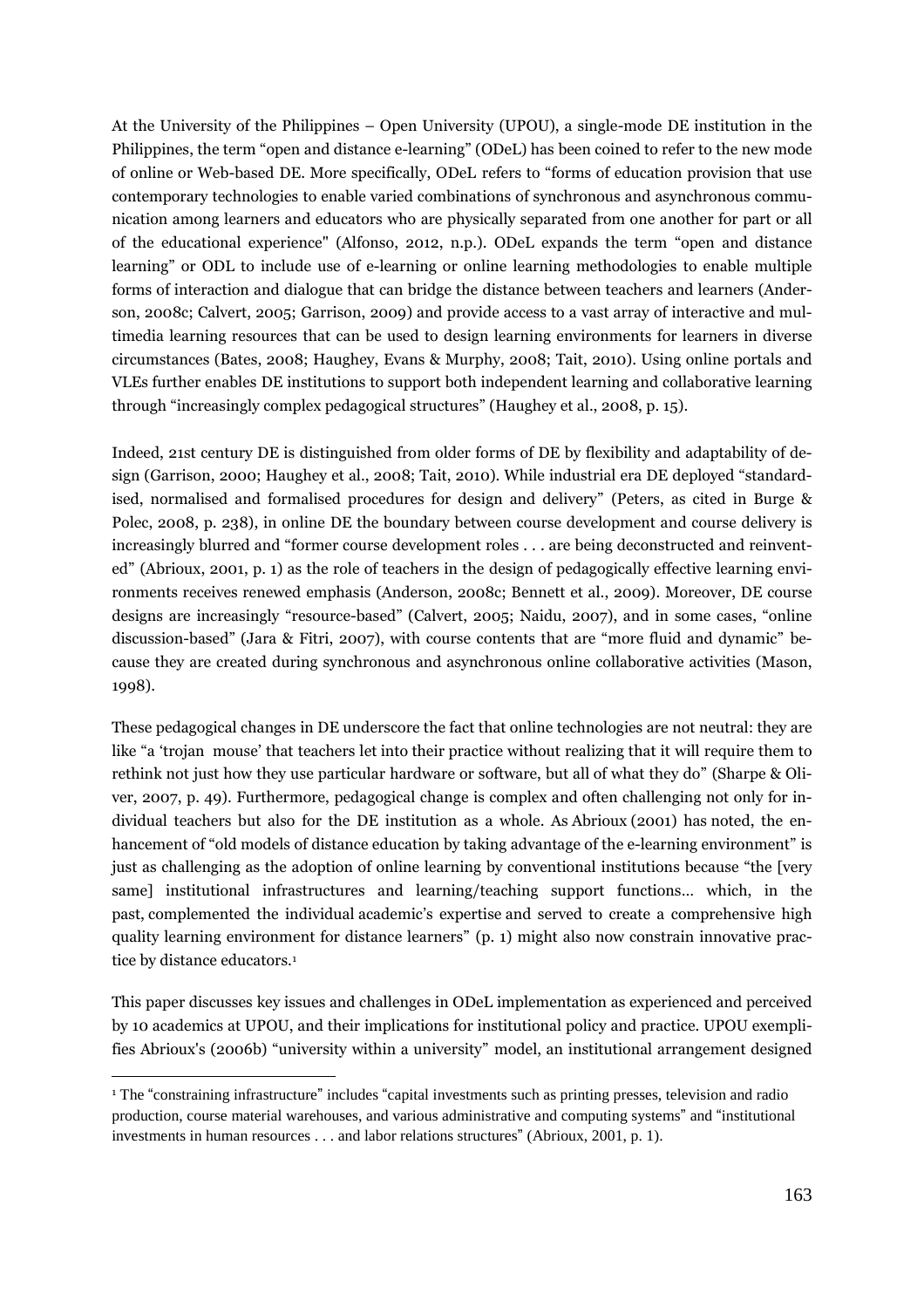to "protect the ODL culture in a dual-mode institution" (p. 5). One of seven universities and an autonomous college comprising the University of the Philippines (UP) system, UPOU was established in 1995 to democratise access to quality higher education through DE. It offers three undergraduate programmes, 24 graduate programmes, and two doctoral programmes in what Becher (1989) calls "soft applied" disciplines.<sup>2</sup> Majority of its students are Filipino citizens between 20 and 40 years old (Flor, Bandalaria, Sibal & Jarmin, 2008) with full- or part-time employment. About 80% are based in the Philippines and the rest live and work abroad.<sup>3</sup> The faculty complement consists of 26 full-time faculty members and about 200 faculty affiliates who teach part-time at UPOU. The small complement of full-time faculty is part of a strategy adopted by UPOU's founders to forestall doubts about the quality of DE, which is perceived by some to be inferior to face-to-face teaching, by having the faculty of the more established units develop and deliver most of UPOU's courses (Arinto, 2007).

UPOU started out with a print-based mode of course development and delivery. In 2000 it introduced online tutorials using an open source learning management system (LMS) initially for students who were unable to attend the monthly face-to-face tutorial sessions. As students became more widely dispersed geographically and as the Internet became more accessible to teachers and students alike, online tutorials became the default tutorial mode for all courses, and in 2007 UPOU shifted to a Moodle-based online learning platform. Aside from an increased emphasis on resource-based course design, this also marked a shift to the development of new courses via "a reduced version … of the course team approach" (Power, 2007, p. 65) where individual faculty members both design and deliver the courses asynchronously online. In addition to the Moodle VLE, some of UPOU's full-time faculty create course blog sites and use Web-based conferencing systems and social networking services. While the old printed course modules have not been phased out, course instructors are expected to update the modules by supplementing them with relevant resources and by introducing new learning activities and assignments.

In sum, the DE model at UPOU is one where students: (a) engage in guided independent study of mostly text-based course packages; (b) participate in computer-mediated discussion and collaborative learning activities conducted asynchronously through a Moodle-based VLE; (c) submit assignments; and (d) for most courses, sit for a proctored final examination at a UPOU learning centre or testing centre.<sup>4</sup> UPOU is not entirely unique as a DE institution and this case study of the ODeL issues and challenges that UPOU is confronting in today's rapidly changing DE context should provide insights that would be relevant for similarly situated DE institutions.

<sup>2</sup> UPOU offers programmes in such disciplines as environmental management, development communication, and public administration. The full list of programme offerings is available at [http://www2.upou.edu.ph/academic-programs.](http://www2.upou.edu.ph/academic-programs)

<sup>3</sup> The offshore students, as the non-Philippine-based students are called, are dispersed in more than 40 locations worldwide, including the United States, United Arab Emirates, China, Hong Kong, Japan, Korea, and many other countries where there are overseas Filipino workers.

<sup>4</sup> Some FICs administer online examinations using the quiz feature on Moodle or via email.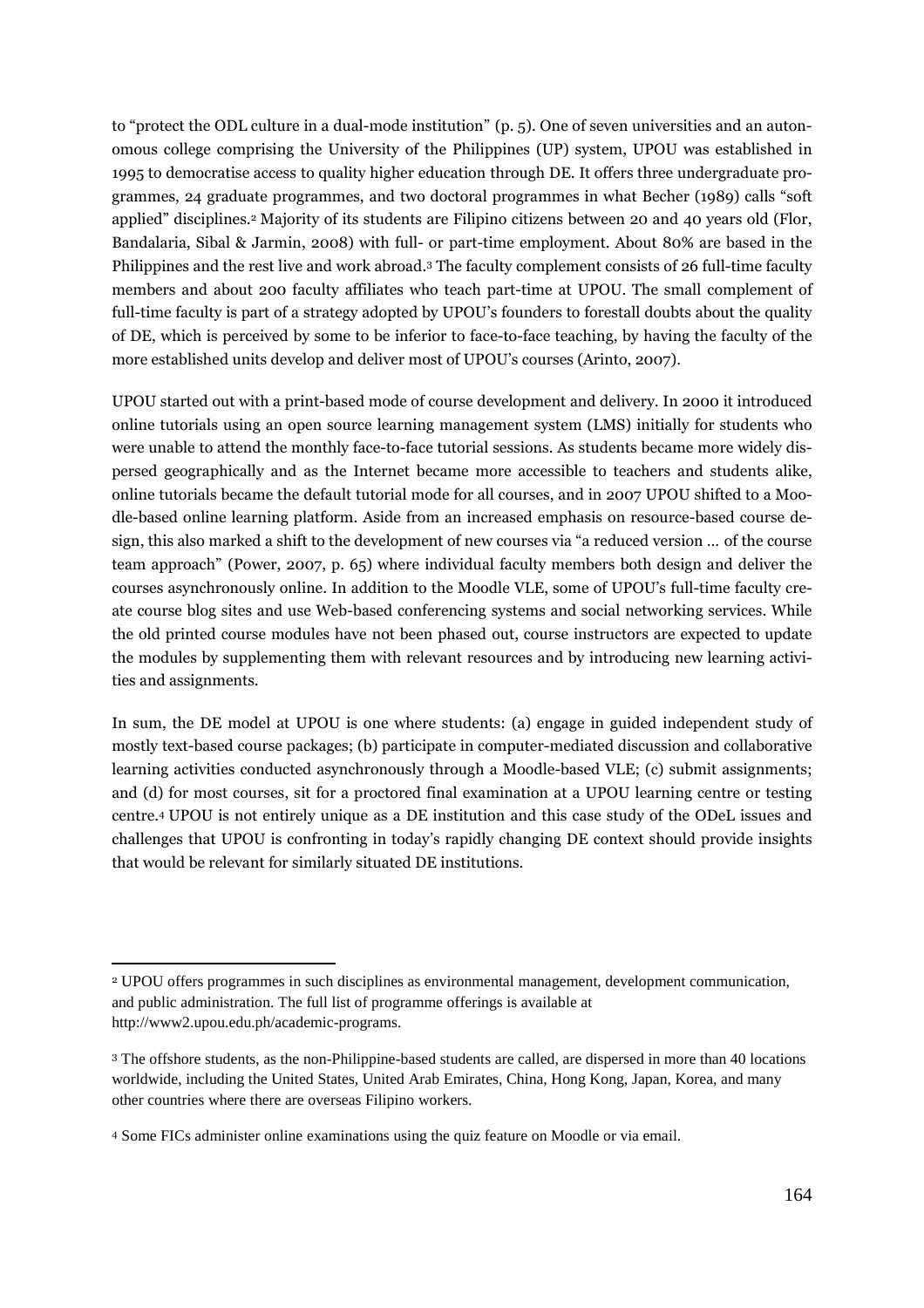#### **Methodology**

This paper reports part of the findings of a collective case study of ODeL course design practice in a DE institution based on the experiences of 10 university faculty. A collective case study is derived from joint analysis of several individual cases (Stake, 1995) to help provide a general understanding of a phenomenon that extends beyond single unique cases (Harling, 2002). The generalisation aimed for is analytic generalization, which is defined as "the development of a theory which helps in understanding other cases or situations" (Robson, 2002, p. 177).

The 10 research participants were purposively selected based on two criteria: (1) they use various Web technologies in their courses, and they use these technologies in a variety of ways; and (2) their collective experience of DE at UPOU spans several "generations," from the early phase of pre-packaged print-based materials with face-to-face tutorials, to the middle phase of print-based materials with online tutorials, to the more recent phase of resource-based online course development and delivery. Eight full-time UPOU faculty and two affiliate faculty administrators who have been closely involved with the institution since its establishment were thus selected as research participants. Three of them are male and seven are female, reflecting the predominance of female faculty members in the university as a whole. Three are assistant professors, four are associate professors, and three are full professors. Four have at least 10 years of experience in teaching at a distance, two have more than five years experience, and four have less than five years experience. Each professor teaches courses from different disciplines, all teach graduate level courses, and four teach undergraduate level courses as well. In addition, all 10 are faculty administrators and/or have administrative roles, which gives them a vantage point from which to observe the course design practice of other faculty members and reflect on the factors that impact on this practice, the issues arising therefrom, and their implications for policy and operations.

Data were collected through semi-structured interviews lasting 45 to 90 minutes each. The interviews sought to elicit the pedagogical rationale for the research participants' use of Web technologies in their courses, their perspectives on the impact of teaching with the Web on their course design practices, and their views on personal as well as more macro or institution-wide issues and challenges in online course design. The interview data were analysed "horizontally" or "cross-sectionally" (i.e., for each theme and sub-theme, data from all research participants were examined and patterns identified and analysed). These patterns were then compared and contrasted with related patterns or themes in the theoretical and empirical literature on the impact of technology integration on pedagogy and key issues and challenges in online learning design especially in DE contexts. These related themes are presented briefly in the next section.

### **Conceptual Framework**

Two trends are noted in the literature on the impact of technology integration on pedagogical practice. The first is that contrary to expectations, teaching approaches in e-learning contexts are not necessarily being transformed or changed for the better (Conole, 2004; Hedberg, 2006; Kirkwood, 2009; Natriello, 2005). Instead, there is a persistence of traditional modes of teaching and, in some cases, outright resistance to educational innovation. In a study of VLE use by faculty in a university in Ireland,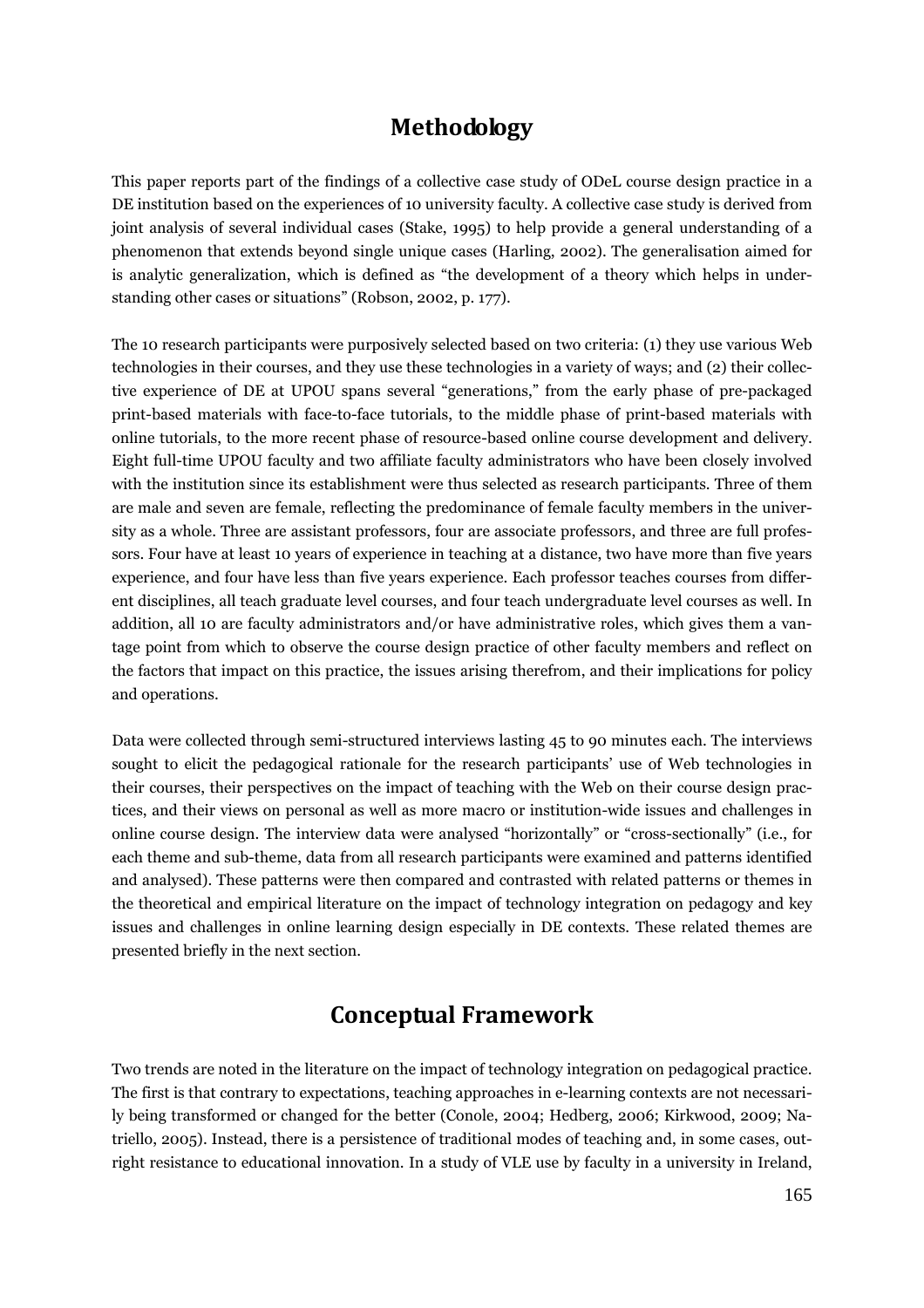Blin & Munro (2008) found that the dominant use of the VLE was for the dissemination of courserelated materials previously distributed via the Intranet or on paper (see also Sharpe et al., 2006). Hedberg (2006) cites survey results indicating that for majority of more than 20,000 students and 800 staff surveyed in five large technological universities in Australia, online learning meant the provision of information online and unmoderated discussions. Kirkwood (2009) observes that "Despite huge investment in infrastructure by governments and individual institutions, there . . . [are] disappointing levels of uptake, of engagement, [and] limited development of 'learning communities'" in both campus-based blended learning and DE contexts (p. 109).

The mix of factors accounting for non-transformational use of technologies differs according to context (Kirkwood, 2009). But one factor that might be true in most if not all contexts is faculty preparedness for the complex and challenging practice of design for effective learning with technology. e-Learning design requires the integration of diverse knowledge systems, which is not a simple or straightforward process. In Markauskaite & Goodyear's (2009) study of one university teacher in Australia "to discover how different mental resources are activated and blended in making complex professional judgments about learning design, teaching and inquiry in specific contexts" (p. 617), they found evidence of the need for and the complexity "of integrating pedagogical frames and ICT tools with the other knowledge frames needed to design productive learning tasks" (p. 621) for teaching specific disciplinary knowledge. Siemens (2007) has referred to the curatorial role of teachers in networked learning, which requires expertise in the subject matter to be able to select, annotate, and showcase resources to enable the learners who explore them to engage with the subject matter and develop an understanding of the key concepts of the discipline. At the same time, "[the] curatorial teacher acknowledges the autonomy of learners" so that "[i]nstead of dispensing knowledge, he creates spaces in which knowledge can be created, explored, and connected" and learners' "freedom to explore is unbounded" (Siemens, 2007, n.p.).

The second trend noted in the literature on how technology impacts teaching practice is the shift from a teacher-focused knowledge transmission approach to a learner-focused knowledge generation approach (Armellini & Jones, 2008; Swan, 2010). This shift however does not occur automatically. As Burge & Polec (2008) have pointed out, "some educators, coming from transmission modes of teaching face-to-face in conventional higher education, realise after some online trials that they may need some new teaching models, but others may see online as a new vehicle for transmitting pre-digested information" (p. 246). Furthermore, while a shift from transmission models of teaching to constructivist learning models might be assumed from teachers' use of interactive features of online software, "many solo course designers have to struggle their way into the new model" (p. 249).

Indeed, changing teachers' pedagogical orientations and approaches requires a broadening of the teachers' awareness of the pedagogic opportunities afforded by learning technologies and the development of their knowledge and skills in online learning design through a professional development programme that fosters critical reflection on technology use in teaching and learning (Hughes, 2004; Daly & Pachler, 2007). In addition, such programmes should be holistic and address a complex of factors such as the following: the policy environment (Conole, 2007; Pachler & Daly, 2011); institutional support for technology integration (Kirkwood, 2009; Sharpe, Benfield & Francis, 2006); a vision for technology-supported teaching and learning (Bates, 2000; Hughes, 2004); teachers' personal and professional use of technology (Becker, 2000; Russell, Bebell, O'Dwyer & O'Connor, 2003); teachers' pedagogic orientation and subject subculture (John, 2005; John and La Velle, 2004); and member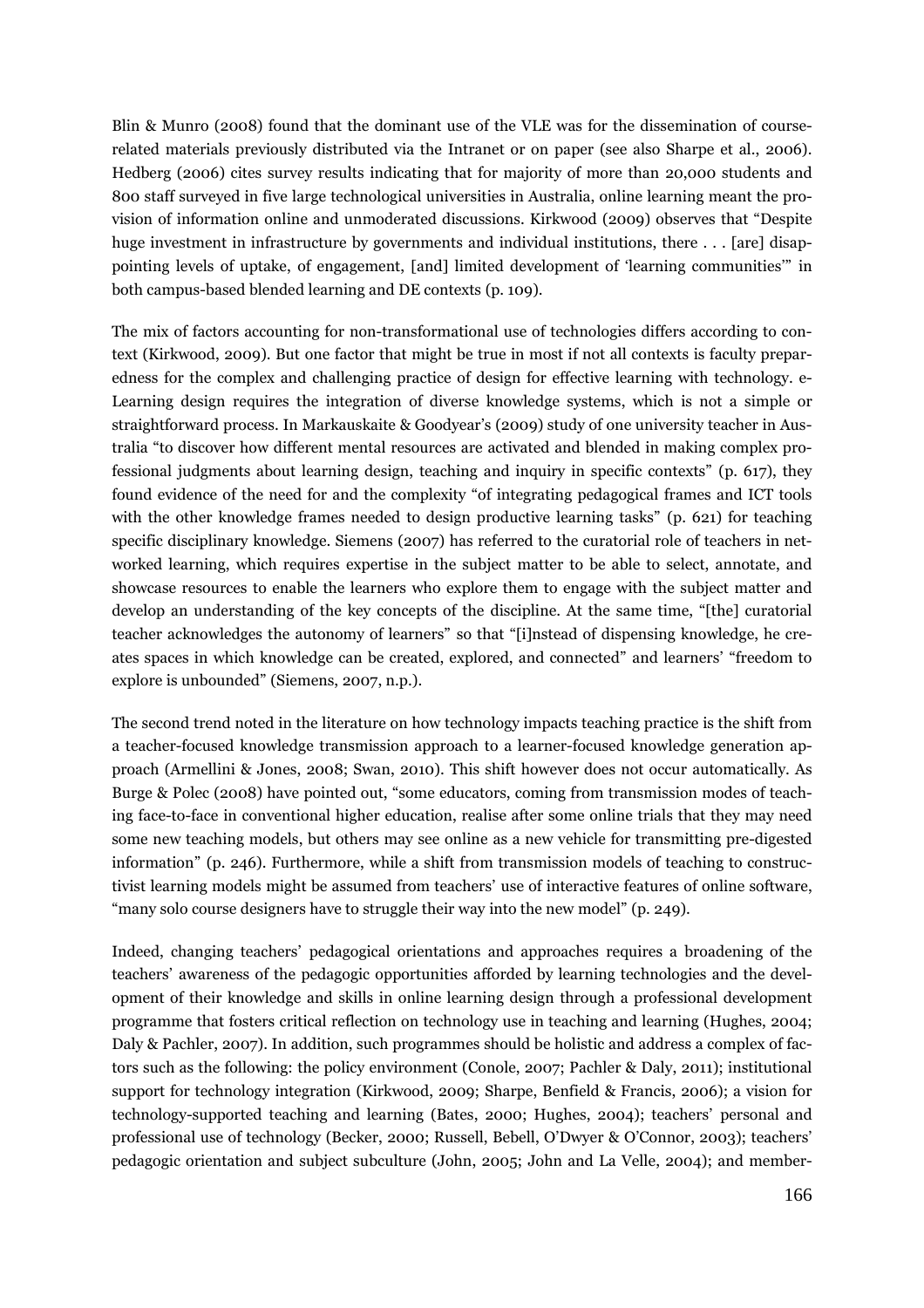ship in a community of practice (John, 2005; Laurillard, 2011; Otero, Peressini, Meymaris, Ford, Garvin, Harlow, Reidel, Waite & Mears, 2005).

Kirkwood & Price (2006) argue for professional development that includes not only the individual teacher but also departmental faculty and senior university managers in order to "help engender an evidence-based and genuinely developmental approach" to e-learning policy development within higher education institutions (p. 10). Policy development needs to address policy gaps as well as "policy tensions" (Hardy, 2008; Pachler & Daly, 2011) or conflicting policy pressures arising from incompatible or contradictory policies, procedures, and guidelines, "whether ratified or tacitly agreed" (Masterman & Vogel, 2007, p. 58). For example, there can be tensions between policy on assessment of student learning and policy promoting innovation with ICT (Pearson & Naylor, 2006) as well as contradictory discourses within policies promoting innovation that, when coupled with pressure to rapidly implement a complex learning reform agenda, can militate against policy support for good practice in professional development in e-learning (Hardy, 2008). Among established DE universities, there is a need to review and reconceptualise organisational structures and procedures in order to manage and support innovations, and to address issues such as service standards for students and staff, and quality assurance (Abrioux, 2001, 2006a & 2006b; Annand, 2007; Sangra, 2006).

The foregoing are the key issues and challenges for pedagogical practice posed by the integration of online technologies. In the next section, issues and challenges in ODeL from the point of view of the 10 academics included in this study are presented and analysed.

### **Findings and Discussion: Issues and Challenges in ODeL**

In general, the issues and challenges identified by the research participants may be classified into two: (1) the need to stimulate innovative practice among UPOU faculty who remain unengaged in ODeL; and (2) the need to support and sustain innovative practice among the innovators (Table 1).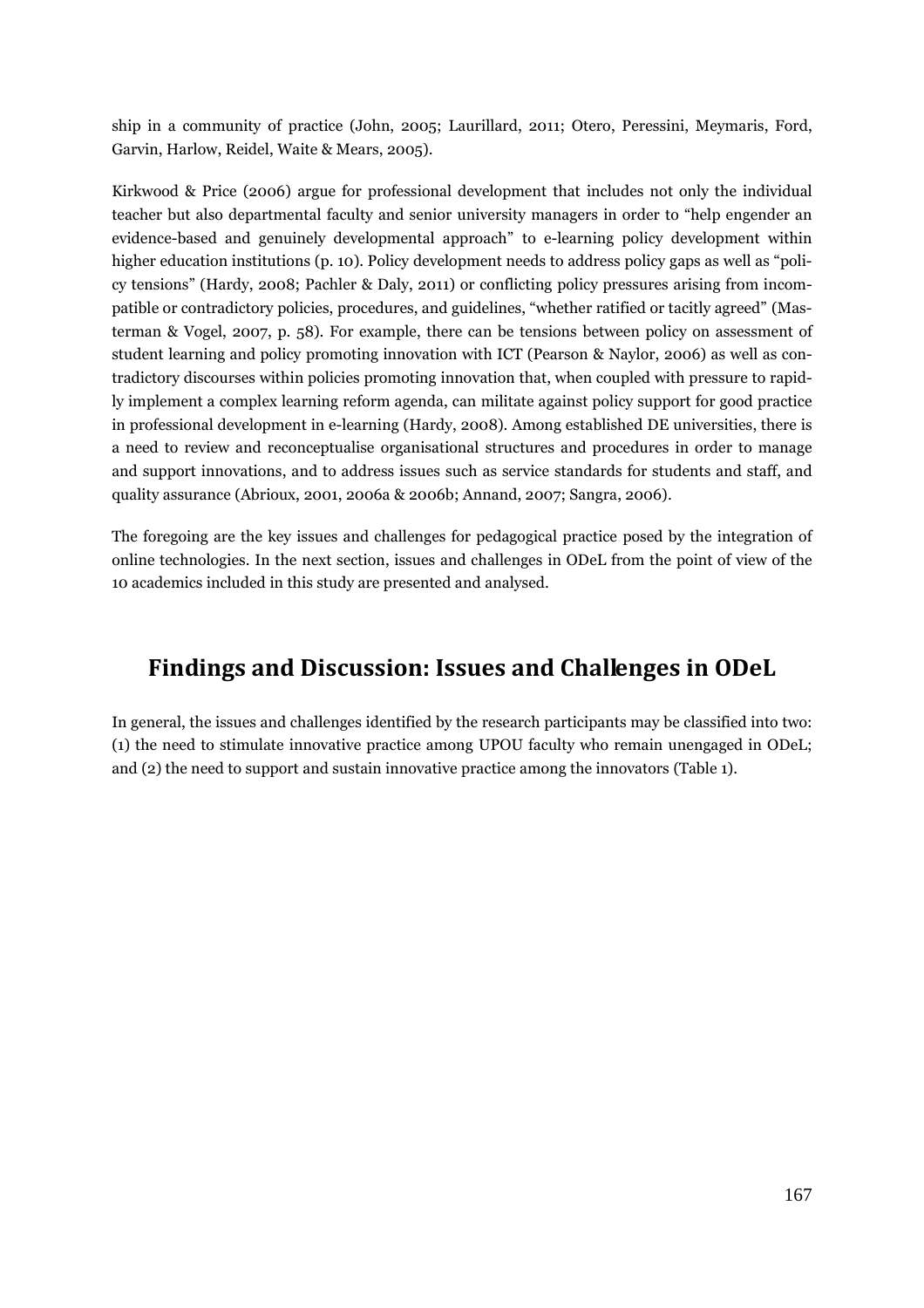#### Table 1

#### *Issues and Challenges in ODeL Practice at UPOU*

| How to stimulate innovation?                                                                                                                                                                     | How to sustain innovation?                                                                                                                                                     |
|--------------------------------------------------------------------------------------------------------------------------------------------------------------------------------------------------|--------------------------------------------------------------------------------------------------------------------------------------------------------------------------------|
| New demands on educational institutions<br>and faculty to adopt innovative practices (P10,<br>P7)                                                                                                | Need for resources<br>- time to engage in design work (P4, P5, P7)<br>- appropriate tools (P1)                                                                                 |
| Need to address faculty indifference (P5, P6)<br>and resistance (P3) resulting from<br>- lack of time (P3)<br>- the difficulty of ODeL (P3)<br>- the need for pedagogical reorientation (P3, P5) | Need for guidance and technical support<br>- student information as an input to design (P1)<br>- addressing diverse student backgrounds (P8)<br>- students as co-creators (P2) |
| Need for training and models (P3)                                                                                                                                                                | Need for community<br>- for sharing good practices (P2)<br>- building a network of experts (P3)                                                                                |
| Need to address political considerations (P6)                                                                                                                                                    | Need for quality standards (P1, P4, P6)                                                                                                                                        |

(Note: The research participant who mentioned a particular issue is referred to by the notation P and a number. For example, P1 refers to the first research participant and P3 refers to the third research participant.)

While the problem of faculty indifference and resistance to technology integration is fairly common, there are nuances to how this issue plays out at UPOU that may be unique to this context. First, those who were described as unengaged in innovative practice are mostly affiliate faculty or faculty of other UP units who teach part-time at UPOU. Some research participants (notably P3, P5, and P6) referred to this group's seeming inability to face up to the demands of online distance teaching in spite of exposure to training in ODeL through UPOU-organised workshops and seminars. P3 and P5 ascribed this to the fact that ODeL requires not only the acquisition of technology-related skills but also a pedagogical re-orientation, which many academics would find challenging. As P9 pointed out, faculty members are selected to teach courses on the basis of their expertise in the subject matter, and they do not necessarily have knowledge of appropriate and effective pedagogy especially for online learning contexts. Thus they need to (re)examine how they teach, and be open to alternative ways of teaching:

The pedagogy in DE is very different from that in face-to-face teaching. And I think until now we haven't really succeeded in bringing about this shift in the mindset of our affiliate faculty. Until now, for them it's still using the computer, using email to address the concerns of the students as if they're in face-to-face setting. They do not know how to design learning activities meant for distance learners. (P3)

Because distance education is mediated by course materials in different forms, the challenge I think is in the teacher understanding such mediation and then using media as an agent, the teacher's agent, to accomplish teaching. . . . They tend to blame the university for not providing them training. Yeah, that's one thing and I think that's real. But . . . I think you need to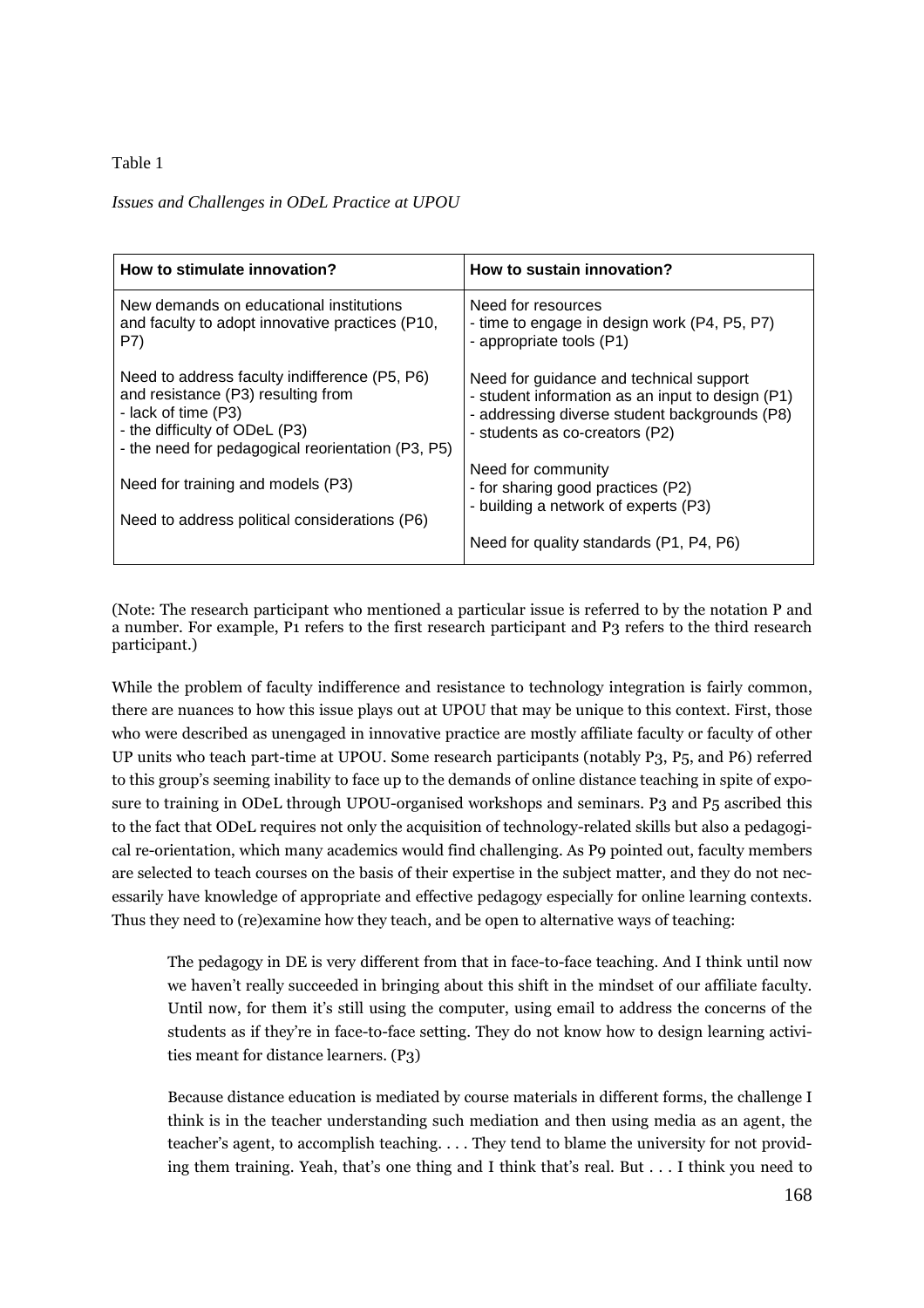understand the nature of that work, to come to terms with yourself, to surface your own understanding of what teaching is. (P5)

P3 and P5's remarks also suggest that the training in ODeL that faculty members get may be inadequate. P8 in this study mentioned "no proper orientation" as a problem that she experienced as a new faculty member. This raises the question of how much and what kind of orientation and training is required to foster the pedagogical re-orientation that P3 and P5 describe. It would seem that faculty members need to devote time not only to participating in a training programme but also to exploration and experimentation and learning from practice. However, many affiliate faculty are not able to make this time investment in teaching online (as noted by P3, P5, and P7). They have other priorities, such as their teaching and research work in their home units. Furthermore, teaching online is not easy, as P3 pointed out: "I think the resistance is really because it's really difficult, it's not easy to teach in the distance learning environment" (cf. Collis & Moonen, 2008).

The problem is that UPOU continues to rely on affiliate faculty to teach a significant number of its course offerings every term. Although there has been a gradual realisation that UPOU needs a bigger complement of full-time faculty than its founders had anticipated, getting additional full-time faculty is challenging. For one, the creation of additional faculty positions needs the approval of the UP System and the Philippine Government, and this approval hinges on budgetary considerations. Second, it is difficult to recruit faculty with the knowledge, skills, and disposition for teaching at a distance, as proven by recent faculty recruitment efforts.

Given UPOU's dependence on affiliate faculty for course delivery, engaging the affiliate faculty is a political issue as much as it is an administrative challenge, as P6 pointed out:

. . . who do you give the course to? And then I think about the politics. . . . in particular, we should be sensitive to the fact that we have two tracks. . . . If one day the College of XXX decides that they will no longer participate, a whole track [would disappear]! They [the College faculty] distribute the teaching assignments among themselves. They have a say in these matters. I am trying to proactively maintain a relationship with them or else one day we will just be surprised that they have decided to stop [teaching with us]. . . . (P6)

Indeed, breakdowns in relationships with affiliate faculty members can result in the suspension of an entire programme, as has happened in the case of two UPOU programmes. This is one of the vulnerabilities of small and medium-sized DE institutions that are dependent on the academic collaboration of campus-based sister institutions for developing and implementing their courses and programmes (Abrioux, 2006b).

Alongside issues related to lack of innovation are issues regarding how to support those who are innovating. The need for resources, guidance, and community—what Laurillard (2008) refers to as "mechanisms for innovation in teaching and learning" (p. 529)—were specified. Two resources in particular were mentioned: time and tools. Lack of time for design work was cited by at least three faculty members (P4, P5, and P7). As P5 noted, this may well be unique to the "particular context of UPOU," where the full-time faculty are "very much active in the administration of the university". Nevertheless, few would dispute that design is "creative work and it requires reflection  $\dots$  [and] quiet time" (P5) without which even teachers who are willing to innovate end up replicating old practices (P8). Equally important are the right tools for facilitating course design. P1, for example, referred to the need to have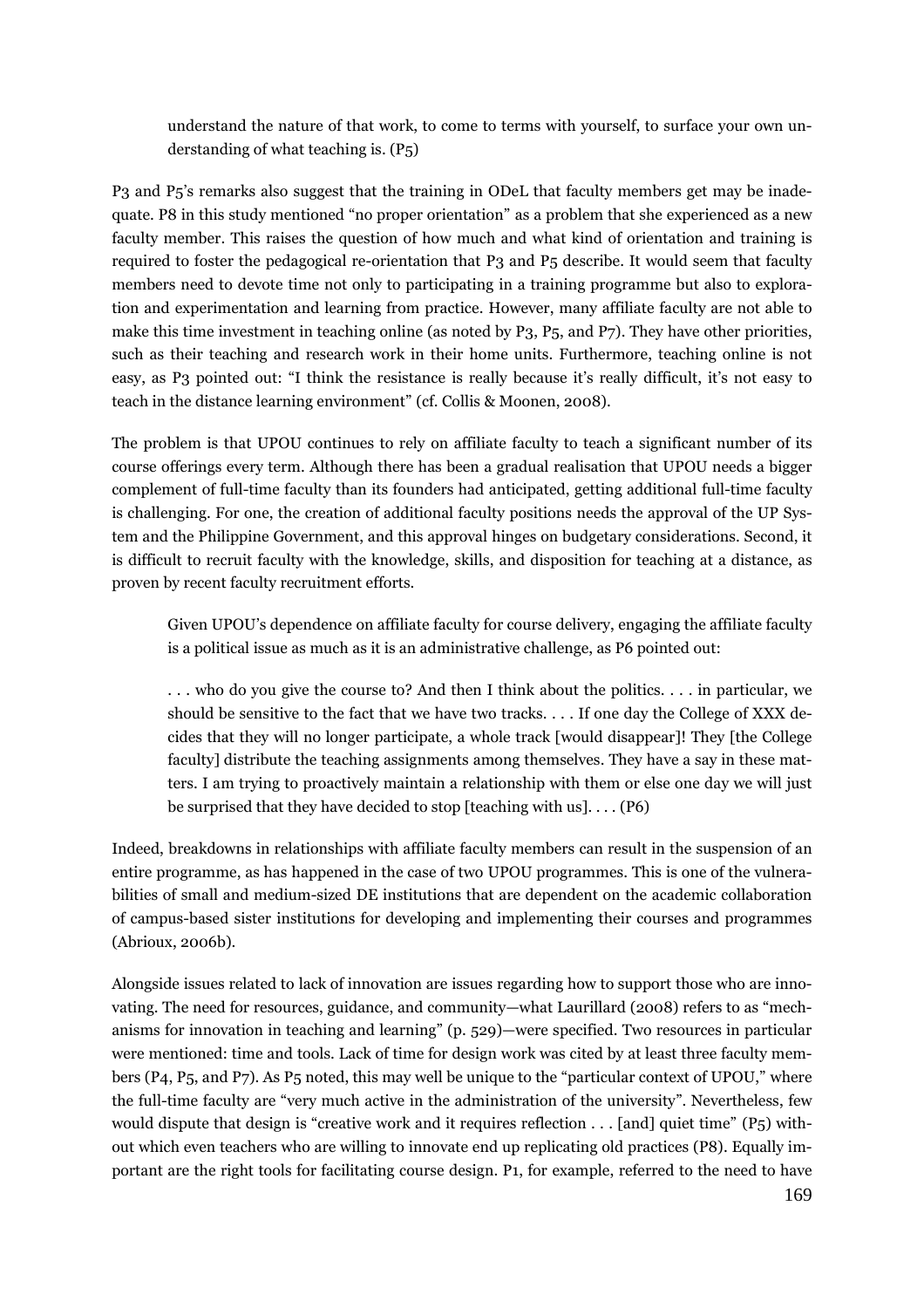access to "data from previous courses offerings" to avoid having "to start from scratch to develop your course site and to design your course."

Academics also need technical support and guidance especially when implementing a new pedagogy. For example, as P1 stated, "before you can design your course, you need information about the learners because course design may become a constraint to some students if you do not consider their profile, their background" (cf. Naidu, 2007).

At present, giving faculty members the profile of learners enrolled in a course is not done consistently across all programmes and for all courses at UPOU.<sup>5</sup> Also, some programmes have very large enrolments and the enrolment profile that is drawn up covers only basic data like age, sex, domicile, educational attainment, and occupation.

But knowing the profile of learners is not enough. Beetham (2007) notes two challenges in adopting a learner-centred approach to design: knowing which learner differences matter in a particular learning context, and addressing learner differences appropriately and effectively. In this study, P8 alludes to these two challenges thus: "… the diverse backgrounds of students, the age gaps, are crazy. . . . There are students, classmates, who are father and son. . . . [Y]ou really have to design [different] materials for these [diverse] groups." P8 has expressed an interest in researching and developing adaptive learning systems for UPOU. Adaptive learning is one of two approaches to learner-centred design mentioned by Beetham. The other is providing for flexible learning. However, there seems to be little practical engagement with flexible learning among the research participants and this is clearly an area in which they need further development.

The faculty also need guidance on how to "operationalise" the concept of learners as co-creators (P2) or what Collis & Moonen (2008) refer to as "contribution-oriented pedagogies" where "the learner is involved in the contribution of at least some of the learning resources in a course or even in the design of some aspects of the course as he or she participates in it" (p. 98). In this study, P2 articulates this challenge thus:

One challenge has to do with . . . our students as co-creators . . . I want to experiment on how the inputs of the students can be used as text . . . for the current course. All of the text produced, all of the knowledge [created] in my previous course should input into the next one. (P2)

P2 is an example of a teacher at the "invention stage," the most advanced of five stages of "instructional evolution" in technology use (Sandholtz et al., 1997). Teachers at this stage experiment with different technology-supported instructional practices, including new ways of relating to students and colleagues. To get to this stage, teachers need formal instruction in technology use, opportunities for experimentation and critical reflection on practice, and active participation in a community of practice (Hughes, 2004; Jacobsen et al., 2002). Membership in a community of practice gives faculty members

<sup>5</sup> While faculty members who will be handling a course for the first time might be given a general orientation to a programme, including the background of learners, faculty members who have taught in the programme previously might not get this kind of orientation for specific courses.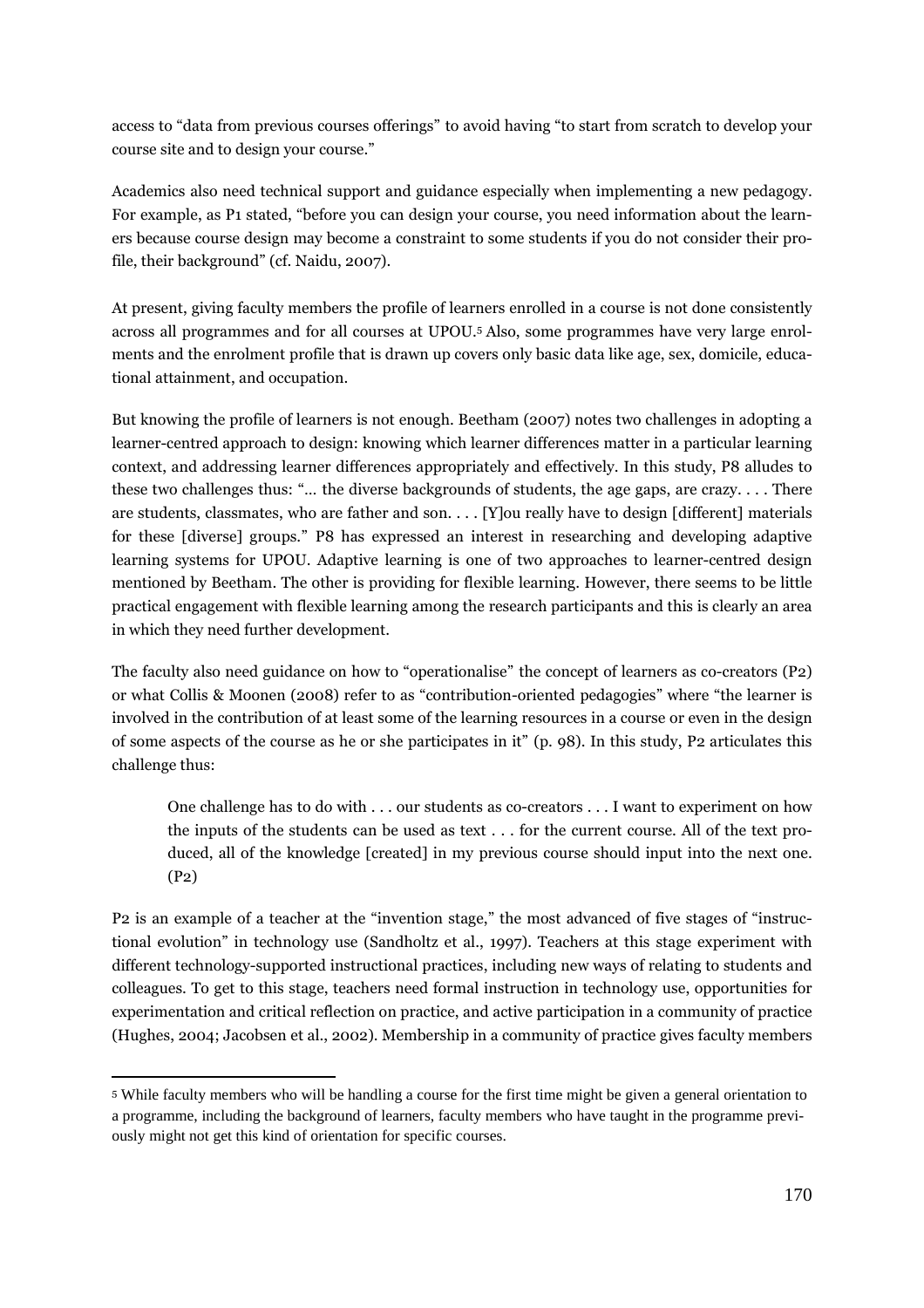the opportunity to share good practices and learn from each other (as P2 explained), and it provides an opportunity for teachers "to participate in new ways of thinking—or counter-thinking—in order to act according to critically informed understandings of teaching and learning" (Daly & Pachler, 2007, p. 55). However, building a community of practice is not easy. For UPOU's full-time faculty, being geographically dispersed and having multiple responsibilities (administrative work on top of teaching and research6—an issue alluded to by P4, P5, and P7) are barriers to regular formal exchanges and informal conversations about teaching and learning. A possible solution to this problem and to not having enough full-time faculty may be derived from P3's suggestion of a network-based approach to teaching a course:

. . .[but] we have to look for networks that we can partner with or collaborate with . . . because there are only a few full-time faculty and obviously we don't have [all of the necessary expertise]. It will be very good if we can explore networks that we can collaborate with as a university. And that would strengthen the potential of coming up with resource-based learning. Because even if we say it's resource-based learning, we cannot assume that the students will only interact with the materials. A lot of it also has something to do with experts facilitating. (P3)

P3 is referring specifically to extending current teaching arrangements to include experts external to UPOU. But her use of the term "network" also suggests the idea of an online community of practice for both full-time and part-time UPOU faculty.

While there are issues and challenges that are specific to particular groups of faculty, how to assure the quality of course design and teaching in ODeL, an issue raised by P1, P4, and P6 and implied by other research participants, confronts the faculty and institution as a whole. As P4 noted, this is an offshoot of the shift from a standardised model of DE to more ad hoc and fluid DE models enabled by the availability of various technologies:

I think right now the problem with online teaching and learning as a mode of teaching is that there are too many opportunities, there are too many options, there are too many ways of doing things such that our faculty members and course authors are confused!... we're all experimenting, grappling with all the techniques, and improvising. I think there will come a time when all of these things will settle. But right now we're in that stage of to each his own. I think that comes with new approaches and new technology and that's part of the excitement. But—

. . .I think the issue is about quality. How do we make sure that the students get the kind of education that they deserve and... paid for? At the same time, we also want to ensure, as much as possible, some sort of a uniform learning experience.... I think there has to be some sort of a common learning experience across programmes. Of course you have different ways of teaching depending on the discipline, but— (P4)

P6 suggested laying down minimum requirements for all course instructors:

<sup>6</sup> UPOU has two main offices: one in Los Banos, Laguna (the headquarters) and the other in Diliman, Quezon City. It takes 2-2.5 hours travel by car to get from one to the other location.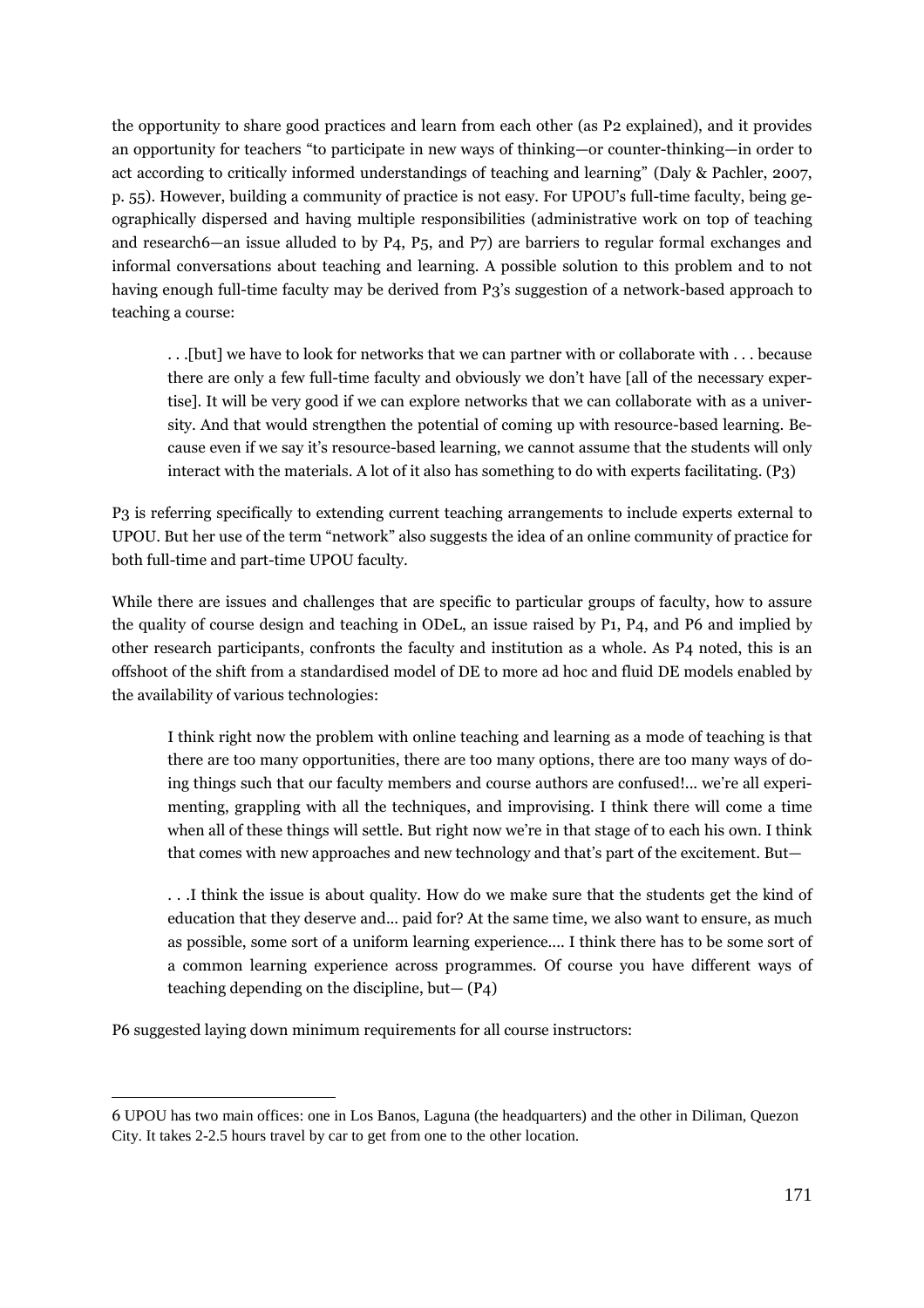. . . there could be minimum standards, right? Like at least fix your course site. The materials that need to be updated I think we are able to address. We do have a system for giving incentives to do that, right? You can get credit for doing that; you can get paid if you are an adjunct faculty member. . . . (P6)

These remarks suggest a "carrot-and-stick" approach to assuring quality, which has limitations, as P6 himself admits. Davis (2001, p. 7) notes, "Academics, being essentially creative people, prefer to devise and explore their own approaches to anything, and resent being told how their courses and programs shall be delivered." A regulatory approach also does not take into account ambiguities and tensions that faculty members experience in rapidly changing teaching and learning contexts (Davis, 2001; Hardy, 2008). In this study, P10 alluded to this issue thus:

. . . .But at the same time, especially people who are affiliate [faculty], they're used to the traditional mode of teaching which is the classroom. And then they were taught how to write modules and to teach using the modules. They got this idea that the module is the teacher and that they don't really have to engage with the students that much. And then here comes online learning which says, hey, you have opportunities for interactivity again but you have to do it in a different way—asynchronously. So I can just imagine the adjustments that these people have to undergo along the process. (P10)

The rapid pace of change can be confusing even for the full-time faculty, as P1 noted:

I am looking for some standard that would give us our identity as a DE institution. Right now, we have different ways of dealing with our classes and courses. In the past I didn't even know if what I was doing counted as DE or whether it qualifies as DE pedagogy. Then I realised from discussions with other faculty members that I'm on the right track. But it would be good to have [a standard] on which you can anchor your practice. (P1)

Like P4 and P3 (who suggested providing models) P1 is referring to a guide for good practice and, more generally, "a common framework for assessing the effectiveness of any. . . approach . . . and to draw useful conclusions for future development" (Davis, 2001, p. 13).

To summarise this section, the faculty described what for them are the macro issues and challenges in ODeL course design that UPOU's administrators should address. These include resistance to innovation, uneven innovation practice, and lack of standards for innovation. While similar issues and challenges are described in the literature, the way they play out at UPOU is unique to the institutional context, and the solutions suggested by the faculty have certain nuances. In general, the range of issues and challenges described calls for a holistic approach that includes a coherent framework, relevant policies and guidelines, and appropriate tools and resources for practitioners. This is discussed further in the concluding section of this paper.

### **Concluding Discussion**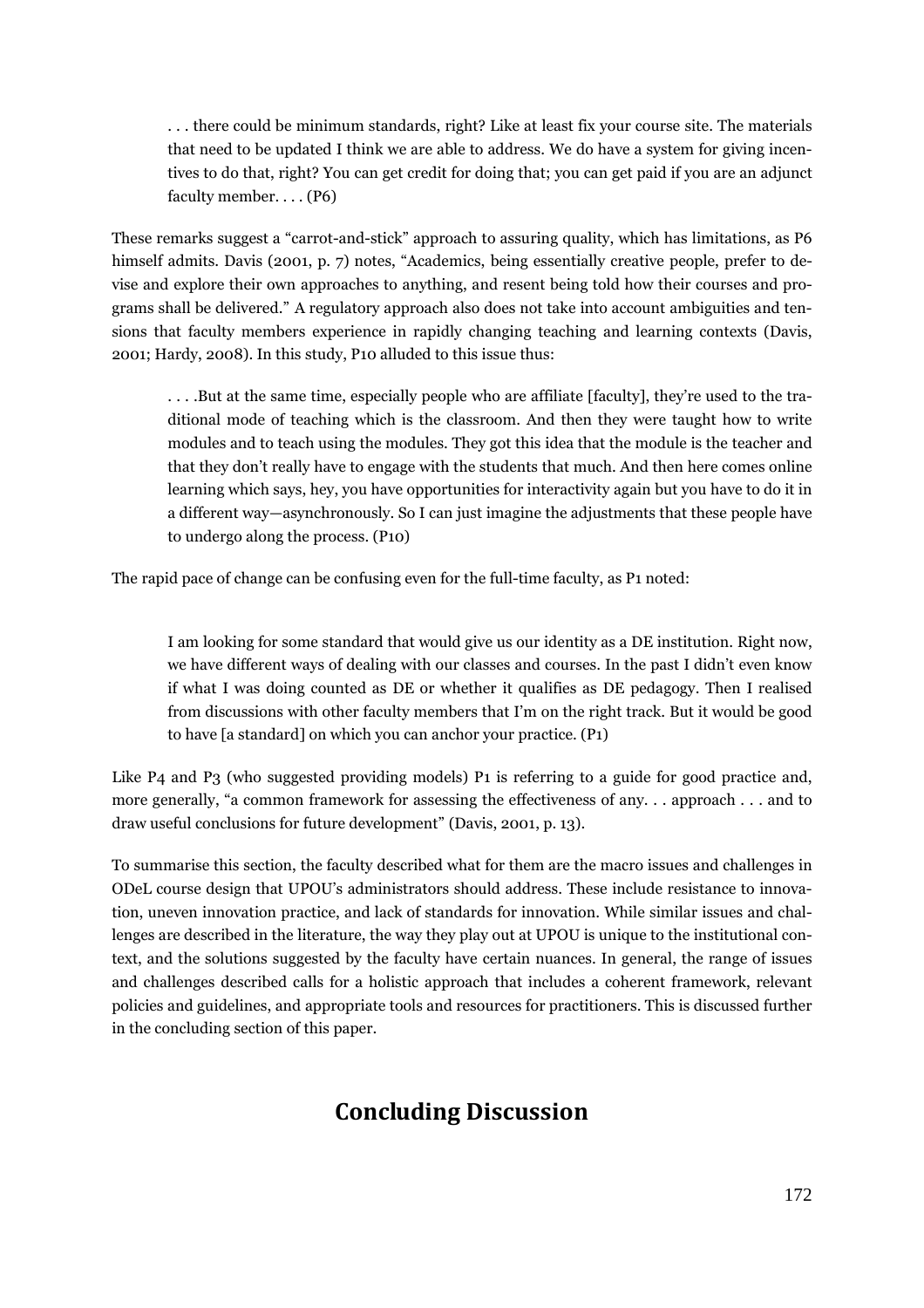Among the UPOU faculty and administrators included in this study, there is no lack of interest in and willingness to explore new practices and new directions in ODeL. But they admit that they constitute a minority, and they cite as a continuing challenge how to foster innovative teaching and learning practice across the institution as a whole. This is reminiscent of Collis & van der Wende's (2002) characterisation of higher education institutions "now transferring from a period of rich and mostly bottomup experimentation to a phase in which institution-wide use of ICT is being encouraged" (p. 8). Such institutions go through three stages of ICT implementation: (a) "the establishment of institution-wide technological infrastructure," (b) "rich pedagogical use of this infrastructure," and (c) "strategic use of ICT with a view to the different target groups of higher education" (p. 8). While many institutions are likely to have completed the first stage, the second stage "is in many cases still in development" and the third stage "has in most cases not been considered explicitly yet" (p. 8). This appears to be the case with UPOU. The study's findings have implications for academic developers and administrators at UPOU, particularly with regard to the design of faculty development programmes, provision of faculty support, and strategic planning for ODeL implementation across the institution.

First, training programmes for faculty should aim to develop a comprehensive range of ODeL skills in a systematic and coherent way. Teaching online effectively requires more than technology-related skills (e.g., how to use Moodle). Faculty need skills in content development, learning activities, teaching strategies, and assessment. The development of these skills should be undertaken in such a way that the integration of content, pedagogical, and technological knowledge and skills—that is what Mishra & Koehler (2006) refer to as technological pedagogical content knowledge or TPACK—is facilitated. (See Arinto [2013] for an ODeL skills framework that addresses this requirement.)

The second implication for practice that may be drawn from the study's findings is that a training programme is not sufficient for practitioner development in ODeL. It is clear from the research participants' descriptions of how their course design practice has evolved that professional development in ODeL is a complex process requiring "exposure to a range of models of technology use" to develop the "understanding [of] differences in interaction with technology and how this affects learning [which] is crucial to designing effective activities, content and learning goals" (Price & Oliver, 2007, p. 25); continuous engagement in design work; critical reflection; and participation in a community of practice. Thus, course design and other workshops should be part of a holistic academic development programme in ODeL that would include workshops, opportunities for individual and collaborative experimentation, and sharing of experiences and innovations using various tools and resources and with the appropriate technical support.

For UPOU, adopting these mechanisms would require policy and administrative changes, some of which might prove to be particularly challenging. More specifically, to support innovative teaching practice across the institution, this study's findings suggest a need for the following, among others: (a) a significant expansion of the pool of full-time faculty to allow for a re-distribution of administrative workloads to free individual faculty members for course design work; (b) the establishment of a unit that would implement the professional development programme described above; and (c) a reconceptualisation of support structures and services for course development and delivery which at present remain oriented towards a print-based mode of delivery.

Even if it maintains the current policy of having affiliate faculty handle a good percentage of its courses, UPOU needs additional full-time faculty members given the very small number of full-time faculty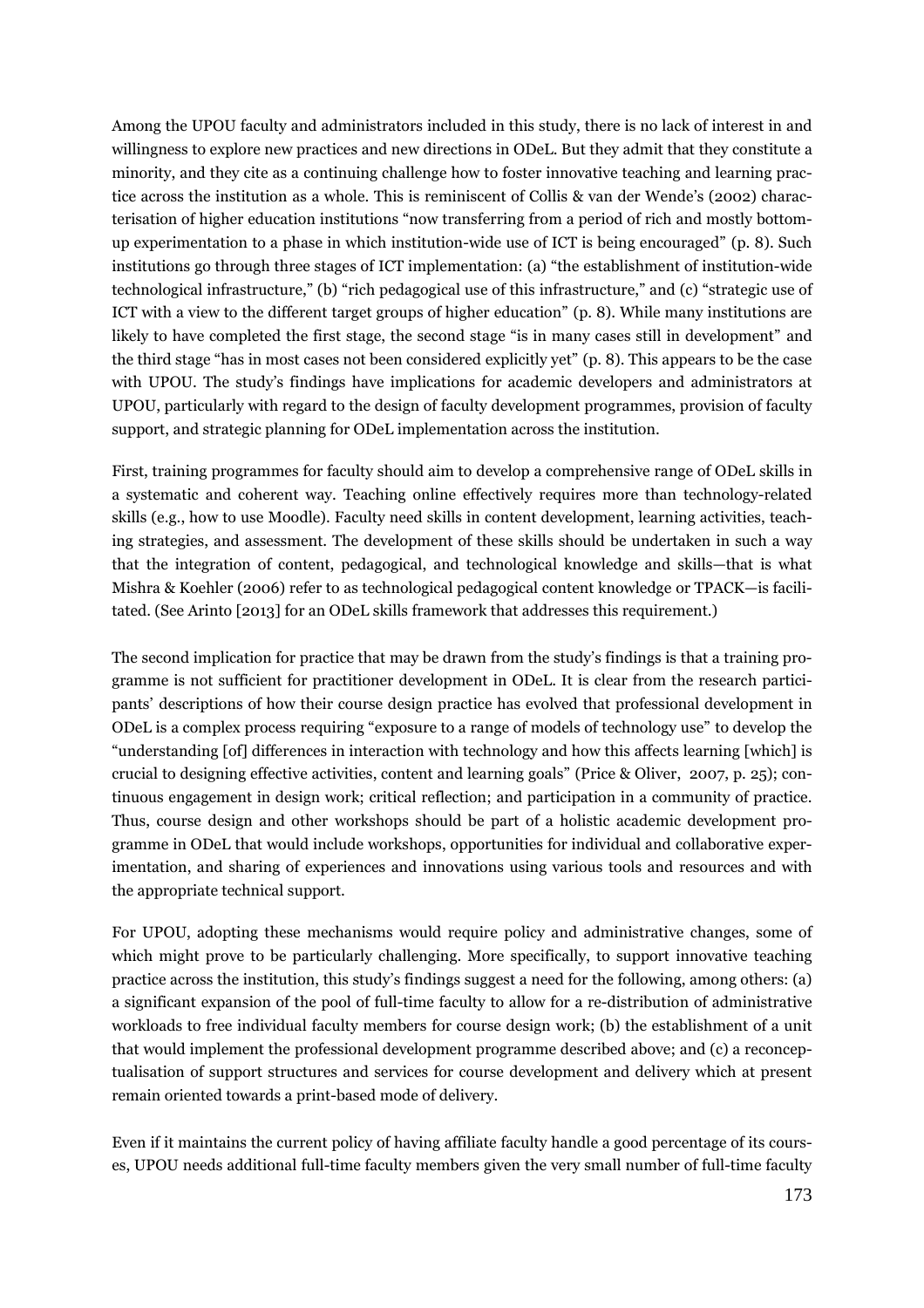at present and the large number of programme offerings (relative to UPOU's size). As for working with faculty from other UP units, some thought needs to be given to how the affiliate faculty can be better motivated and equipped to engage in ODeL, not just for political reasons (i.e., UPOU needs to maintain collaborative arrangements with other UP units for as long it wishes to remain part of the UP System) but, more importantly, for pedagogical reasons. That is, UPOU should be concerned about ensuring that all of the faculty, whether full-time or part-time, can teach online and at a distance effectively and well. It is true that engaging part-time faculty can be challenging (as some of the research participants have noted), but this might be addressed by a more comprehensive and innovative approach to faculty development.

In general, UPOU's leaders need to recognise the need for strategic policy development and organisational restructuring for ODeL to be effectively implemented. Collis & van der Wende (2002) note that "Policies are crucial for institutions . . . to define what will be their next stage of development . . . and how to get there" (p. 66). They recommend in particular that a university intending to implement elearning "should develop a strategic plan relating to the relative importance to the institution of . . . different types of learners" (p. 66) and "profile itself around several instructional alternatives and develop pedagogical models and templates for its course management system that support those models" with an eye towards "efficiencies and scalability" (p. 72). Which pedagogical profiles in ODeL should UPOU explore, and how should it "optimise flexible delivery of these profiles" (Collis & van der Wende, p. 72)? The following questions, which are adapted from Bates (2000), may be used as a guide in the strategic planning required for these bigger questions to be addressed:

- On which target group(s) should UPOU be focused (e.g., high school graduates, working adults, lifelong learners, overseas Filipino workers)?
- How should the mix of ODeL approaches vary, depending on the target group?
- For which teaching and learning goals should asynchronous and synchronous strategies be used?
- Which particular technologies are needed?
- How should faculty be supported?

As for organisational restructuring, this is needed because as Annand (2007) reminds us that

"organizational issues rather than learning theory significantly determine practice. Underlying beliefs about the relative importance of learner autonomy versus social interaction in the learning process are largely informed by adult educators' experiences within particular organizational structures" (p. 1).

At UPOU this is apparent in the largely uncritical adoption of the paced cohort-based model of OdeL. This model is not only based on the "classroom-based learning [that] predominates in universities" but also "easier to support within the processes of the organisation" (Annand, p. 1), including, amongst other things, the semestral system, staffing patterns, and course scheduling schemes. If new pedagogical models are to be adopted, then it is necessary to put in place organisational arrangements that would support each of these models. For innovative practice to gain traction, "the commitment of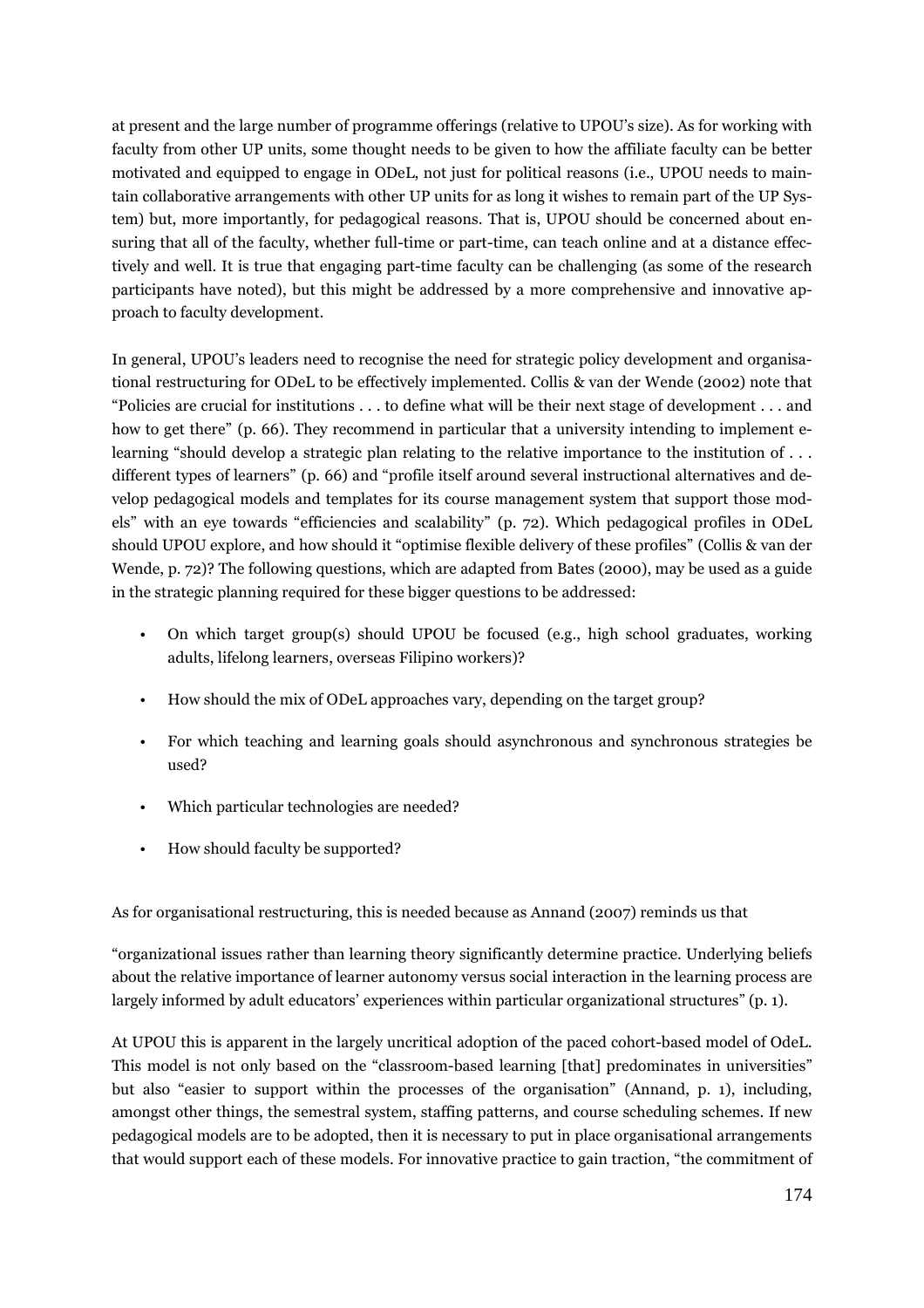some dedicated individuals will not suffice" and "the institution itself must make a commitment (i.e., for support, resources and personnel) and . . . develop a targeted implementation strategy" (Collis & van der Wende, 2002, p. 10). In implementing flexible learning, for example, there is a need for a system-wide "technological architecture, tools and functionalities" such as "a database driven system that allows easy tailoring and adapting of (portions of) courses to serve the needs of different groups of students" (Collis & van der Wende, 2002, p. 8).

Finally, with regard to the question of which pedagogical profiles UPOU should adapt and implement, while some profiles might be drawn from the findings of this study, perhaps the more critical point that should be emphasized (also based on the findings of this study) is the need for a plurality of pedagogical models based on an understanding of pedagogical priorities. The increasing diversity of distance learners coupled with the availability of various technologies suggest that UPOU should support several well articulated ODeL models, including hybrid approaches that would allow for flexible learning that balances to some extent, or at least takes into account, the sometimes conflicting interests of accessibility, instructional quality, and cost-effectiveness (Daniel, Kanwar & Uvalic-Trumbic, 2009; Kanuka & Brooks, 2010; Power & Gould-Morven, 2011).

#### **References**

- Abrioux, D. (2006a). Athabasca University, Canada: An evolution of an existing institution. In S. D'Antoni (Ed.), *The virtual university: Models and messages; Lessons from case studies*. Paris, France: UNESCO publishing. Retrieved from [http://www.unesco.org/iiep/virtualuniversity/media/document/Ch9\\_Athabasca\\_Abrioux.pd](http://www.unesco.org/iiep/virtualuniversity/media/document/ch9_athabasca_abrioux.pdf) [f](http://www.unesco.org/iiep/virtualuniversity/media/document/ch9_athabasca_abrioux.pdf)
- Abrioux, D. (2006b). *Strategic issues in single- and dual-mode distance education: The organizational blending of two Canadian distance universities*. Vancouver, Canada: Commonwealth of Learning. Retrieved from <http://oasis.col.org/handle/11599/237>
- Abrioux, D. (2001). Converting to online course and program delivery: Global perspectives [Guest Editorial]. *International Review of Research in Open and Distributed Learning*, *1*(2). Retrieved from <http://www.irrodl.org/index.php/irrodl/issue/view/10>
- Alfonso, G. J. (2012, August). *UP Open University: Thoughts about openness in a digitized world* [Powerpoint slides]. Presentation at the UPOU Roundtable Discussion, UPOU Oblation Hall, Los Banos, Laguna.
- Anderson, T. (2008a). Towards a theory of online learning. In T. Anderson (Ed.). *The theory and practice of online learning* (2nd ed.; pp. 45-74). Alberta, Canada: Athabasca University Press.
- Anderson, T. (2008b). Social software to support distance education learners. In T. Anderson (Ed.), *The Theory and Practice of online learning* (2nd ed; pp. 221-241). Alberta, Canada: Athabasca University Press.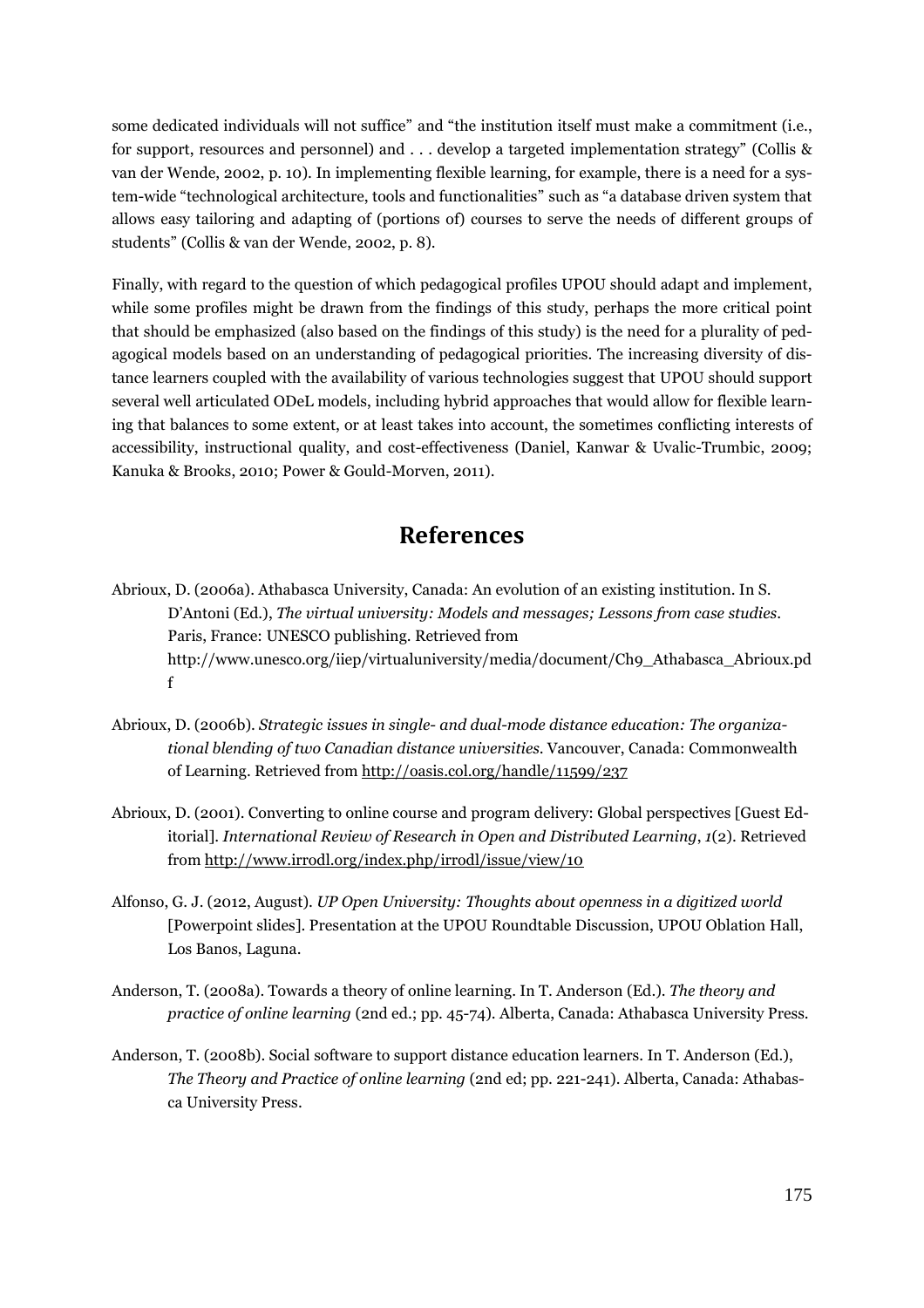- Anderson, T. (2008c). Teaching in an online learning context. In Anderson, T. (Ed.), *The theory and practice of online learning* (2nd ed; pp. 343-365). Alberta, Canada: Athabasca University Press.
- Anderson, T. (2008d). Social software technologies in distance education: Maximizing learning freedoms. In T. Evans; M. Haughey & D. Murphy (Eds.), *International handbook of distance education* (pp.167-184). Bingley, UK: Emerald Group Publishing Ltd.
- Anderson, T. & Dron, J. (2011). Three generations of distance education pedagogy. *International Review of Research in Open and Distributed Learning* 12(3): 80-97. Retrieved from [http://www.irrodl.org/index.php/irrodl/article/view/890/1826.](http://www.irrodl.org/index.php/irrodl/article/view/890/1826)
- Annand, D. (2007). Re-organizing Universities for the Information Age. *International Review of Research in Open and Distributed Learning*, *8*(3). Retrieved from <http://www.irrodl.org/index.php/irrodl/article/view/372/956>
- Arinto, P. B. (2013). A framework for developing competencies in open and distance e-learning. *International Review of Research in Open and Distributed Learning*, *14*(1). Retrieved from <http://www.irrodl.org/index.php/irrodl/article/view/1393>
- Arinto, P. (2007). Going the distance: Towards a new professionalism for full-time distance education faculty at the University of the Philippines. *International Review of Research in Open and Distributed Learning*, *8*(3). Retrieved from <http://www.irrodl.org/index.php/irrodl/article/view/409/941>
- Armellini, A. & Jones, S. (2008). Carpe Diem: seizing each day to foster change in e-learning design. *Reflecting Education*, *4*(1), 17-29.
- Bates, T. (2008). Transforming distance education through new technologies. In T. Evans, M. Haughey & D. Murphy (Eds.), *International handbook of distance education* (pp. 217-236). Bingley, UK: Emerald Group Publishing Ltd.
- Bates, A. W. (2000). *Managing technological change: Strategies for college and university leaders*. San Francisco, CA: Jossey Bass/John Wiley.
- Becher, T. (1989). *Academic tribes and territories: Intellectual enquiry and the culture of disciplines* (2nd ed.). Buckingham, UK: SRHE and the Open University Press.
- Becker, H. J. (2000). How exemplary computer-using teachers differ from other teachers: Implications for realizing the potential of computers in schools. *Contemporary Issues in Technology and Teacher Education*, *1*(2), 274-293.
- Bennett, S., Agostinho, S., Lockyer, L., & Harper, B. (2009). Researching learning design in open, distance, and flexible learning: Investigating approaches to supporting design processes and practices. *Distance Education*. *30*(2), 175-177.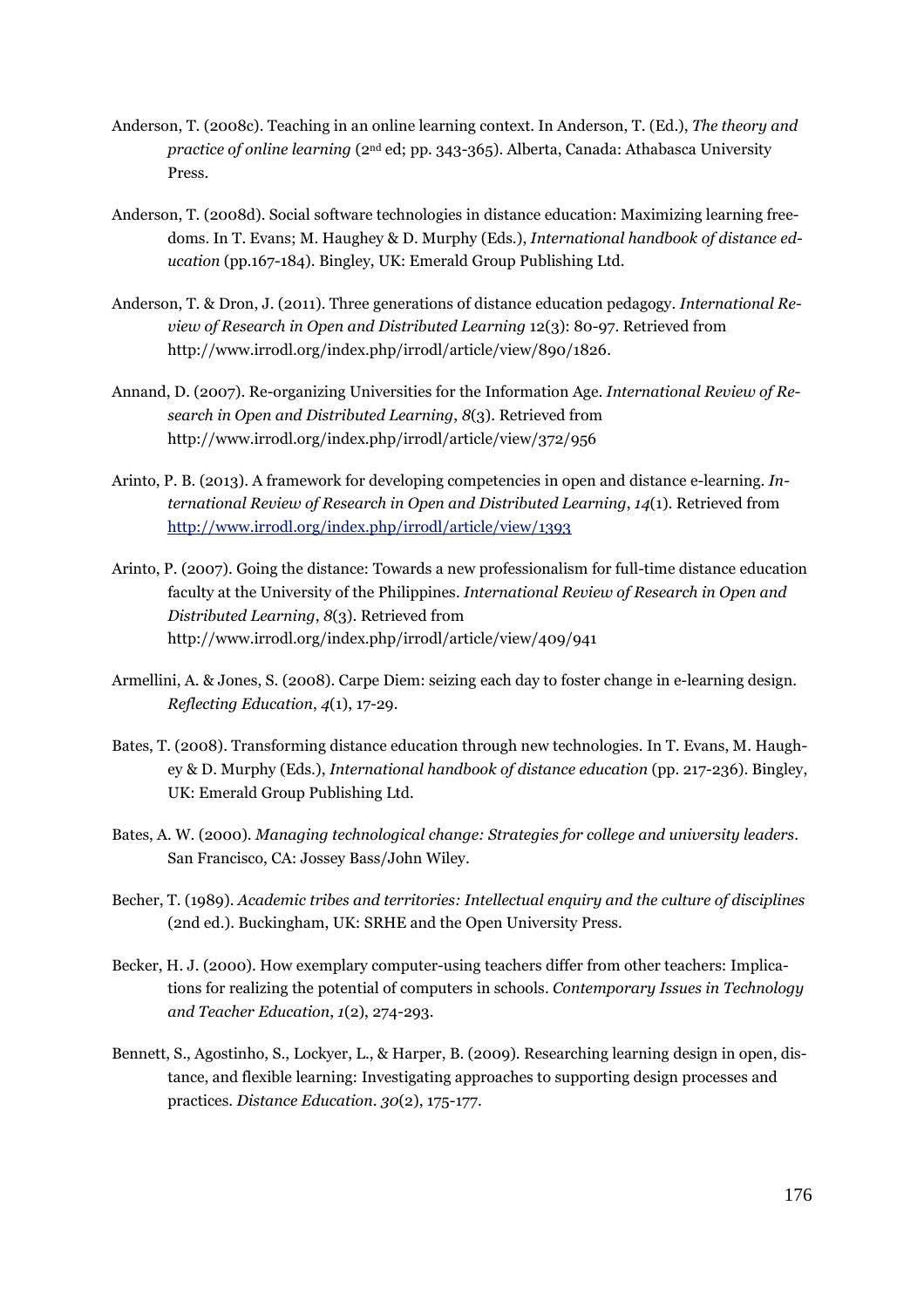- Blin, F. & Munro, M. (2008). Why hasn't technology disrupted academics' teaching practices? Understanding resistance to change through the lens of activity theory. *Computers & Education*, *50*, 475-490.
- Burge, E. J. & Polec, J. (2008). Transforming learning and teaching in practice: Where change and consistency interact. In T. Evans T, M. Haughey & D. Murphy (Eds.), *International handbook of distance education* (pp. 237-258). Bingley, UK: Emerald Group Publishing Ltd.
- Calvert, J. (2005). Distance education at the crossroads. *Distance Education*, *26*(2), 227-238.
- Cleveland-Innes, M. F. (2010). Teaching and learning in distance education: Enter a new era. In M. F. Cleveland-Innes & D. R.Garrison (Eds.), *An introduction to distance education: Understanding teaching and learning in a new era* (pp.1-10). New York: Routledge.
- Collis, B. & Moonen, J. (2008). Web 2.0 tools and processes in higher education: quality perspectives. *Educational Media International*, *45*(2), 93-106.
- Collis, B. & van der Wende, M. (2002). *Models of technology and change in higher education. An international comparative survey on the current and future use of ICT in Higher Education*. Enschede, Netherlands: University of Twente.
- Conole, G. (2007). An international comparison of the relationship between policy and practice in elearning. In R. Andrews & C. Haythornthwaite (Eds.), *SAGE handbook of e-learning research* (pp. 286-310). London, UK : Sage Publications Ltd.
- Conole, C. (2004). E-learning: The hype and the reality. *Journal of Interactive Media in Education 11*. Retrieved from http://jime.open.ac.uk/articles/10.5334/2004-12/
- Daly, C. & Pachler, N. (2007). Learning with others in mind. In J. Pickering, C. Daly, & N. Pachler (Eds.), *New designs for teachers' professional learning*. London, UK: Institute of Education.
- Daniel, S. J., Kanwar, A., & Uvalic-Trumbic, S. (2009, March-April). Breaking higher education's iron triangle: Access, cost, and quality. *Change* (March-April). Retrieved from [http://www.changemag.org/archives/back%20issues/march-april%202009/full-iron](http://www.changemag.org/archives/back%20issues/march-april%202009/full-iron-triangle.html)[triangle.html](http://www.changemag.org/archives/back%20issues/march-april%202009/full-iron-triangle.html)
- Davis, A. (2001). Athabasca University: Conversion from traditional distance education to online courses, programs and services. *International Review of Research in Open and Distributed Learning*, *1*(2). Retrieved from [http://www.irrodl.org/index.php/irrodl/article/view/1](http://www.irrodl.org/index.php/irrodl/article/view/19)9
- Flor, A. G., Bandalaria, M. dP., Sibal, M. E., & Jarmin, M.S. (2008). *The changing profile of UPOU distance learners*. Retrieved from [https://www.researchgate.net/publication/251213187\\_THE\\_CHANGING\\_PROFILE\\_OF\\_DI](https://www.researchgate.net/publication/251213187_THE_CHANGING_PROFILE_OF_DISTANCE_LEARNERS) [STANCE\\_LEARNERS](https://www.researchgate.net/publication/251213187_THE_CHANGING_PROFILE_OF_DISTANCE_LEARNERS)
- Garrison, R. (2009). Implications of online learning for the conceptual development and practice of distance education. *Journal of Distance Education/Revue de L'education a Distance*, *23*(2), 93-104.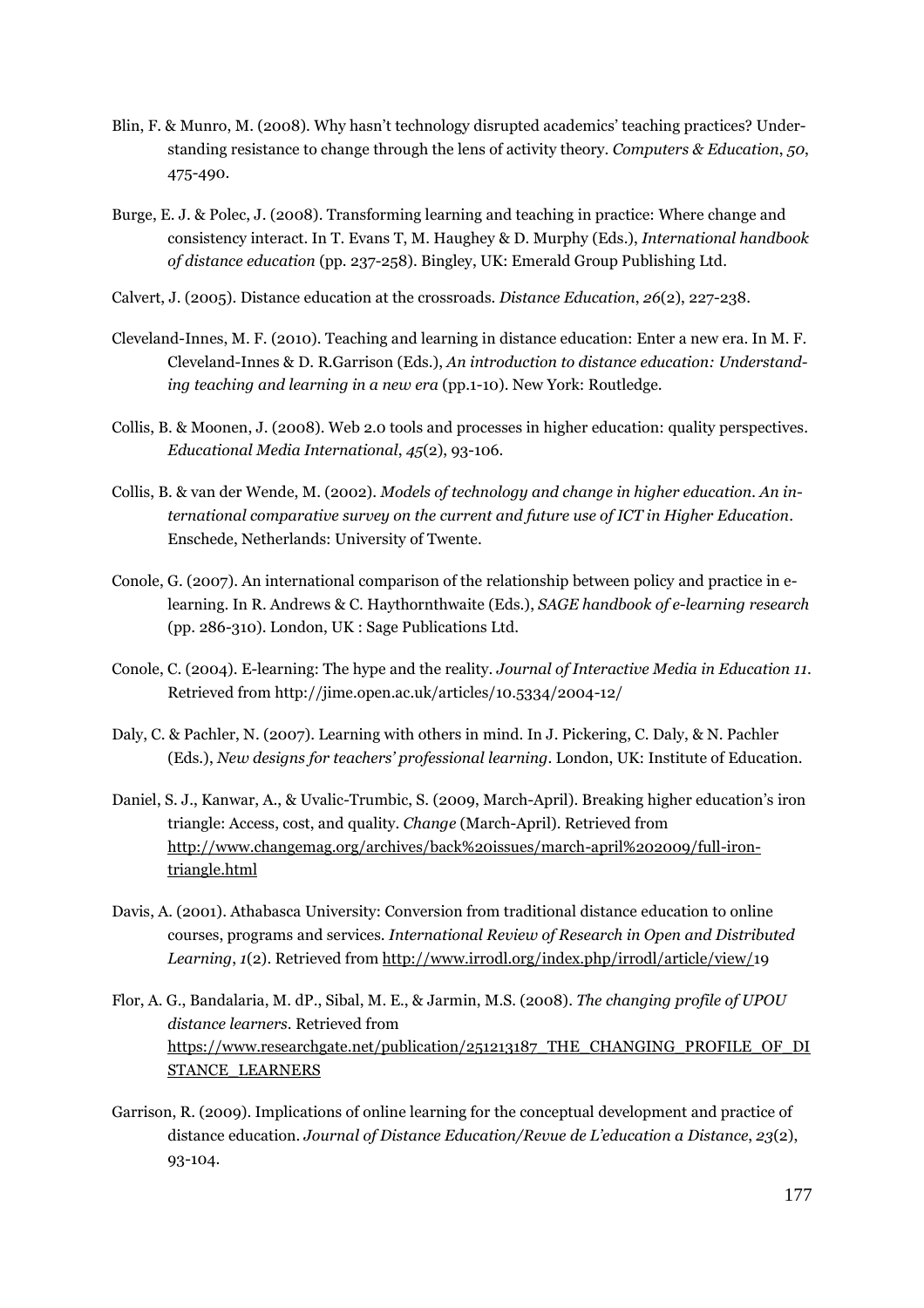- Garrison, R. (2000). Theoretical challenges for distance education in the  $21<sup>st</sup>$  century: A shift from structural to transactional issues. *International Review of Research in Open and Distributed Learning*, *1*(1). Retrieved from <http://www.irrodl.org/index.php/irrodl/article/view/2/22>
- Hardy, I. (2008). The impact of policy upon practice: An Australian study of teachers' professional development. *Teacher Development*, *12*(2), 103-114.
- Harling, K. (2002). *An Overview of Case Study*. Retrieved from [http://www.farmfoundation.org/news/articlefiles/1028-1\\_harling.pdf](http://www.farmfoundation.org/news/articlefiles/1028-1_harling.pdf)
- Haughey, M. (2010). Teaching and learning in distance education before the digital age. In Cleveland-Innes, MF & Garrison, DR (Eds.). *An Introduction to Distance Education. Understanding Teaching and Learning in a New Era*. New York: Routledge.
- Haughey, M., Evans, T., & Murphy, D. (2008). Introduction: From correspondence to virtual learning environments. In T. Evans, M. Haughey, & D. Murphy (Eds.), *International handbook of distance education* (pp. 1-24). Bingley, UK: Emerald Group Publishing Ltd.
- Hedberg, J. G. (2006). E-learning futures? Speculations for a time yet to come. *Studies in Continuing Education, 28*(2), 171-183.
- Hughes, J. (2004). Technology learning principles for preservice and in-service teacher education. *Contemporary Issues in Technology and Teacher Education, 4*(3), 345-362.
- Jacobsen, M., Clifford, P., & Friesen, S. (2002). Preparing teachers for technology integration: Creating a culture of inquiry in the context of use. *Contemporary Issues in Technology and Teacher Education, 2*(3), 363-388.
- Jara, M. & Fitri, M. (2007). *Pedagogical templates for e-learning*. London: Institute of Education. Retrieved from <http://core.ac.uk/download/files/52/82439.pdf>
- John, P. D. (2005). The sacred and the profane: Subject sub-culture, pedagogical practice and teachers' perceptions of the classroom uses of ICT. *Educational Review, 57*(4), 471- 490.
- John, P. D. & La Velle, L. (2004). Devices and desires: Subject subcultures, pedagogic identity and the challenge of information communication technology. *Technology, Pedagogy and Education 13*(3), 307–326.
- Kanuka, H. & Brooks, C. (2010). Distance education in a post-Fordist time: Negotiating the difference. In M.F. Cleveland-Innes & D. R. Garrison (Eds.), *An introduction to distance education: Understanding teaching and learning in a new era* (pp. 69-90). New York: Routledge.
- Kirkwood, A. (2009). E-learning: you don't always get what you hope for. *Technology, Pedagogy and Education 18*(2), 107-121.
- Kirkwood, A. & Price, L. (2006). Adaptation for a changing environment: Developing learning and teaching with information and communication technologies. *International Review of Re-*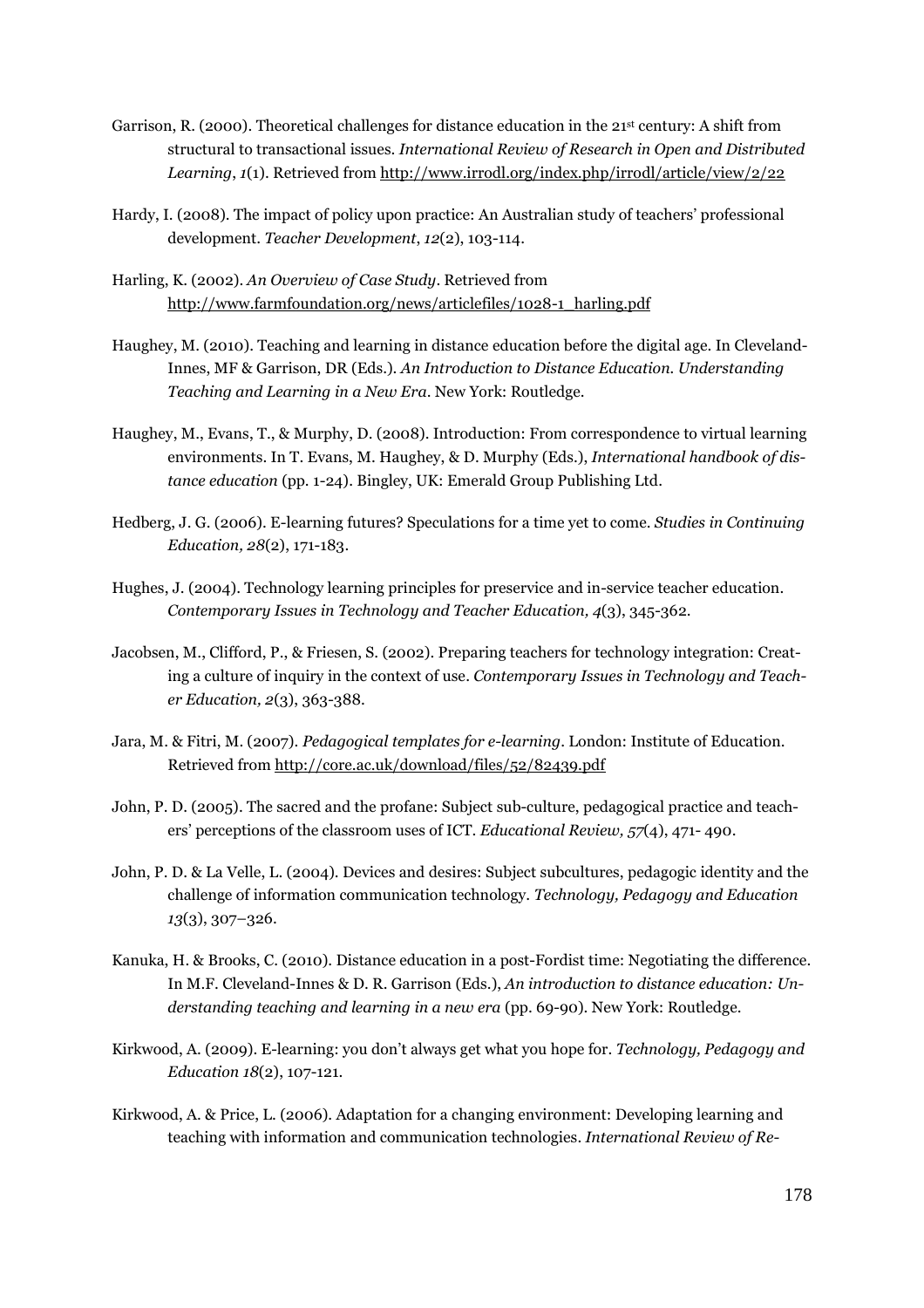*search in Open and Distributed Learning 7*(2). Retrieved from <http://www.irrodl.org/index.php/irrodl/article/view/294/614>

- Laurillard, D. (2011). Supporting teacher development of competencies in the use of learning technologies. In *Proceedings of IITE 2010: Policy, Open Educational Resources and Partnership*. Moscow: UNESCO Institute of Information Technologies in Education.
- Laurillard, D. (2008). Technology enhanced learning as a tool for pedagogical innovation. *Journal of Philosophy of Education*, *42*(3-4), 521-533.
- Markauskaite, L. & Goodyear, P. (2009). *Designing for complex ICT-based learning: Understanding teacher thinking to help improve educational design*. Paper presented at the 26th Annual Conference of the Australasian Society for Computers in Learning in Tertiary Education (ASCILITE), Auckland, Australia.
- Mason, R. (1998). Models of online courses. *ALN Magazine*, *2*(2). Retrieved from [http://www.networkedlearningconference.org.uk/past/nlc1998/Proceedings/Mason\\_1.72-](http://www.networkedlearningconference.org.uk/past/nlc1998/Proceedings/Mason_1.72-1.80.pdf) [1.80.pdf](http://www.networkedlearningconference.org.uk/past/nlc1998/Proceedings/Mason_1.72-1.80.pdf)
- Masterman, L. & Vogel, M. (2007). Practices and process of design for learning. In Beetham, H. & Sharpe, R. (Eds.), *Rethinking pedagogy for a digital age* (pp. 52-63). London: Routledge.
- Mishra, P. & Koehler, M. (2006). Technological pedagogical content knowledge: A new framework for teacher knowledge. *Teachers College Record*, *108*(6), 1017-1054.
- Naidu, S. (2007). Instructional designs for optimal learning. In M. G. Moore (Ed.), *Handbook of distance education* (2nd ed; pp. 247-258). New Jersey: Lawrence Erlbaum Associates, Publishers.
- Natriello, G. (2005). Modest changes, revolutionary possibilities: Distance learning and the future of education. *Teachers College Record*, *107*(8), 1885–1904.
- Otero, V., Peressini, D., Meymaris, K. A., Ford, P., Garvin, T., Harlow, D., Reidel, M., Waite, B., & Mears, C. (2005). Integrating technology into teacher education: A critical framework for implementing reform. *Journal of Teacher Education*, *56*(1), 8-23.
- Pachler, N. & Daly, C. (2011). *Key Issues in e-learning research and practice*. London, UK: Continuum.
- Pearson, M. & Naylor, S. (2006). Changing contexts: Teacher professional development and ICT pedagogy. *Education and Information Technologies*, *11*(3-4), 283-291.
- Price, S. & Oliver, M. (2007). A Framework for conceptualising the impact of technology on teaching and learning. *Educational Technology & Society*, *10*(1), 16-27.
- Power, M. (2007). From distance education to e-learning: A multiple case study of instructional design problems. *E-Learning*, *4*(1), 64-78.